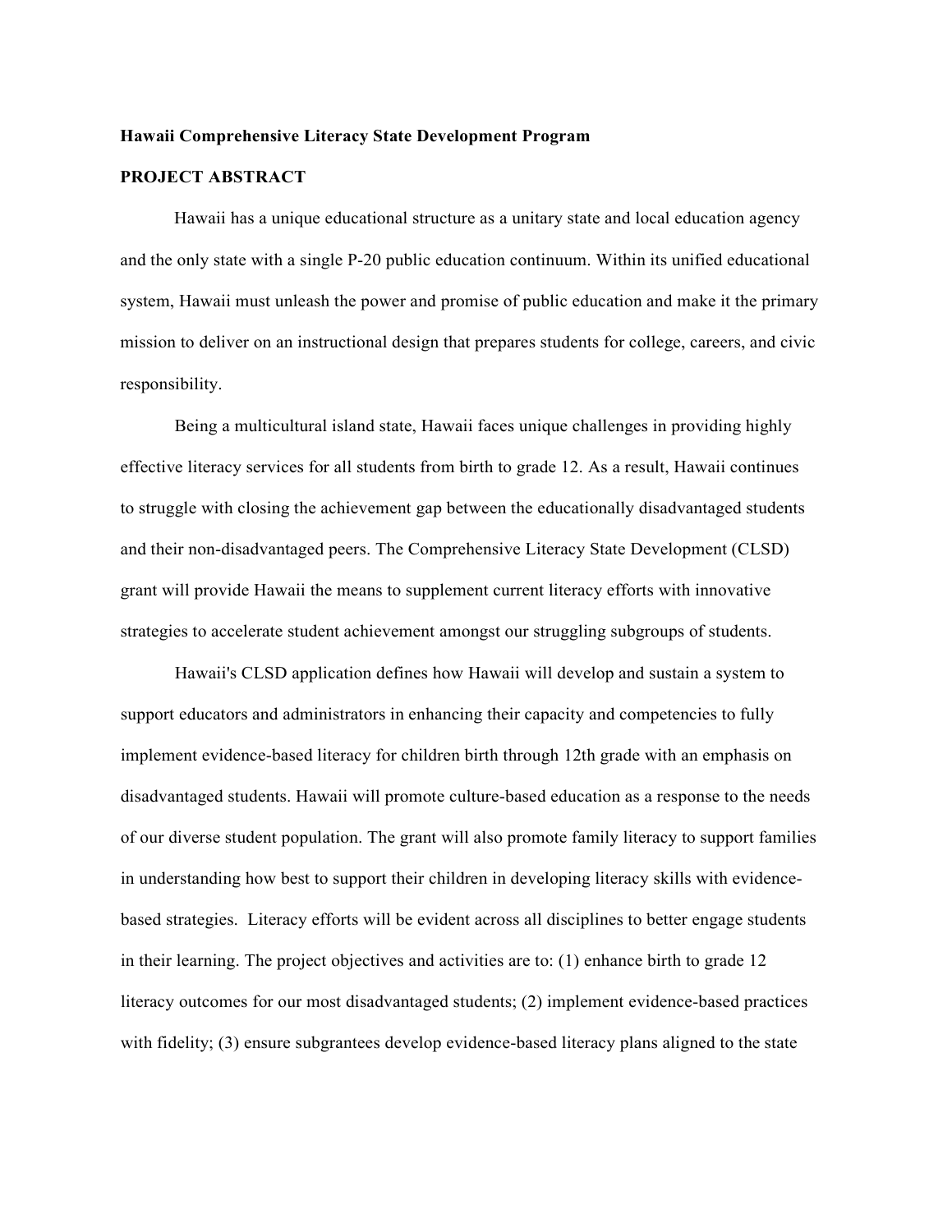plan; (4) enhance data-driven decision-making; and (5) engage families in supporting their children's literacy development.

The Hawaii Department of Education (HIDOE) will serve as the grantee to support the monitoring and implementation of the CLSD funds, 95% of which will be distributed to subgrantees, and will officially partner with the State's Hawaii P-20 Partnerships for Education (Hawaii P-20), ensuring an aligned literacy approach from birth through 12th grade. Through a competitive grant process, five to seven complex areas **or consortia of complex areas** (clarification, December 20, 2019) will be selected to develop comprehensive literacy plans that are community-specific, informed by child data, and aligned with the State's *Comprehensive Literacy Instruction Plan* and address the needs of the students that have the most significant gaps in literacy proficiency in grades K-5 (40% of CLSD funds) and 6-12 (40% of CLSD funds). Priority will be given to complex areas that include schools in which not less than 50% of the students enrolled in elementary/middle schools and not less than 40% of the students enrolled in high school are from low-income families. Hawaii P-20 will oversee the competitive grant application for early learning programs servicing students from birth to kindergarten entry (15% of CLSD funds), giving priority to programs that serve children from families with income levels at or below 200% of the federal poverty level.

Once literacy plans are approved, complex areas and early learning programs will implement evidence-based activities over a four-year period which will result in an increase in 4 year-olds ready to enter kindergarten, improved Language Arts assessment results, and an increase in the number of educators (birth through 12th grade) and administrators trained on supporting literacy.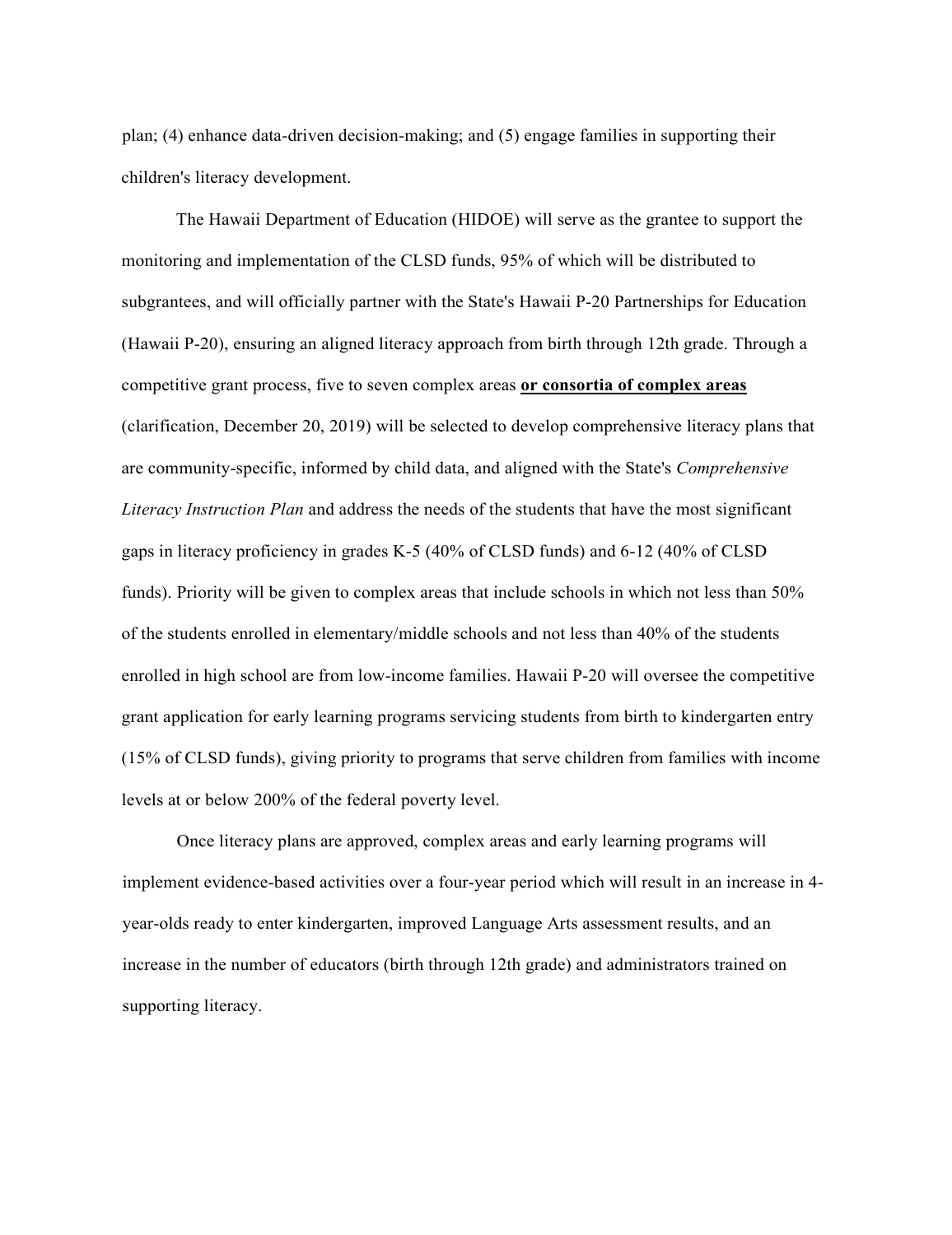# **Table of Contents**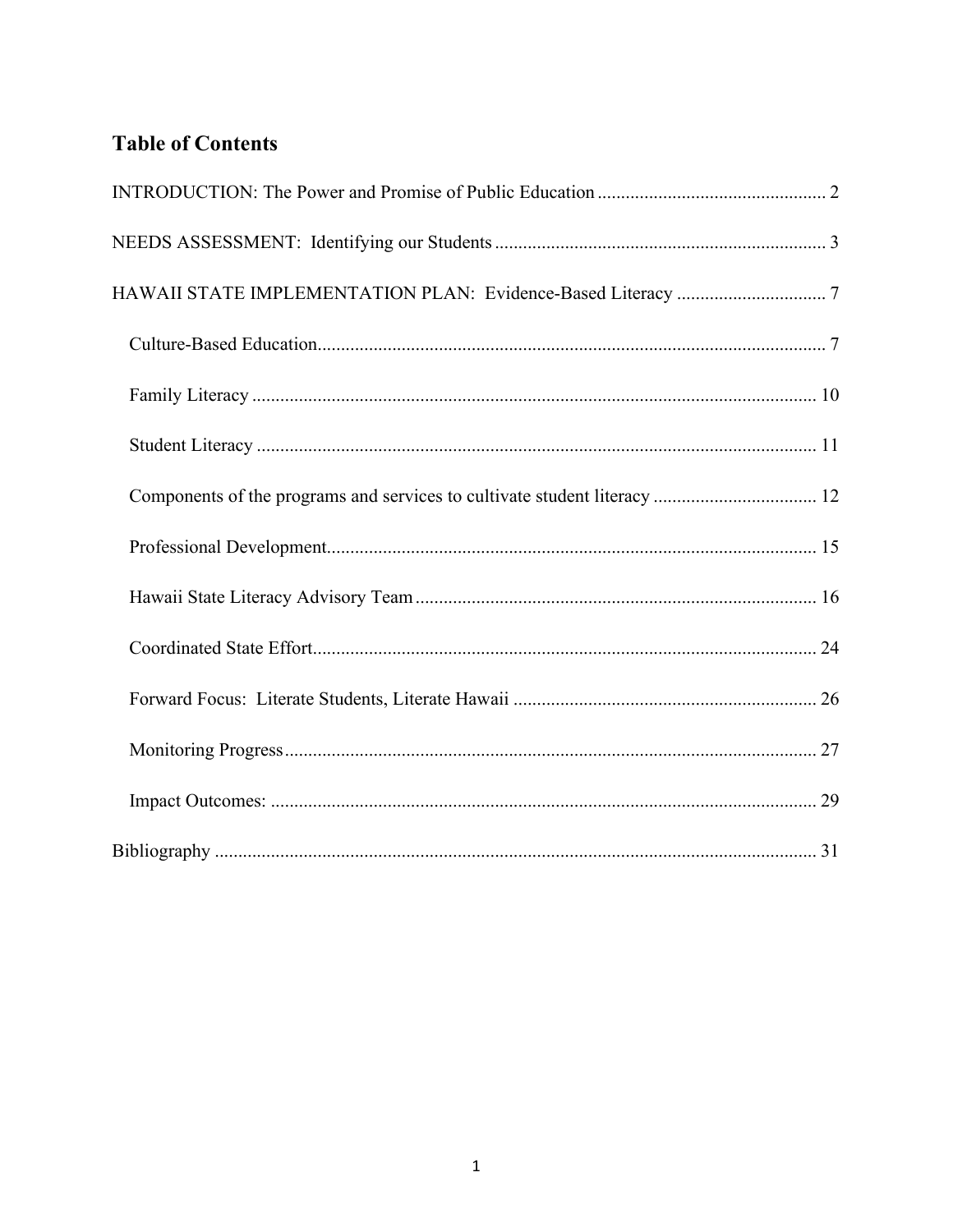#### <span id="page-3-0"></span>**INTRODUCTION: The Power and Promise of Public Education**

Hawaii has a unique educational structure as a unitary state and local education agency and the only state with a single P-20 public education continuum. Ensuring articulation across the P-20 continuum is the Hawaii P-20 Partnerships for Education, a statewide collaboration between the Executive Office of Early Learning, the Hawaii Department of Education (HIDOE), and the University of Hawaii system with the goal of improving educational outcomes for all students throughout the state. The Early Learning Board, which governs the Executive Office of Early Learning, partners with the Hawaii Department of Human Services to ensure children from birth through kindergarten entry have increased access to early childhood education programs.

As a unified educational system, we must unleash the power and promise of public education and make it our primary mission to deliver on an instructional design that prepares students for college, careers and civic responsibility. The next decade of work, which will be articulated in a community-inspired ten-year strategic plan, will center on **Five Promises** to students:

**Hawaii:** Students will be educated within a public school system that is grounded in HĀ, a framework to develop the skills, behaviors and dispositions that are reminiscent of Hawaii's unique context, honors the qualities and values of the indigenous language and culture of Hawaii, powers a multilingual society, and embraces Hawaii's local and global contribution.

**Equity:** Students will have equitable access to quality education through strong relationships and supports that mitigate disempowering differences to enable them to thrive academically, socially, and civically.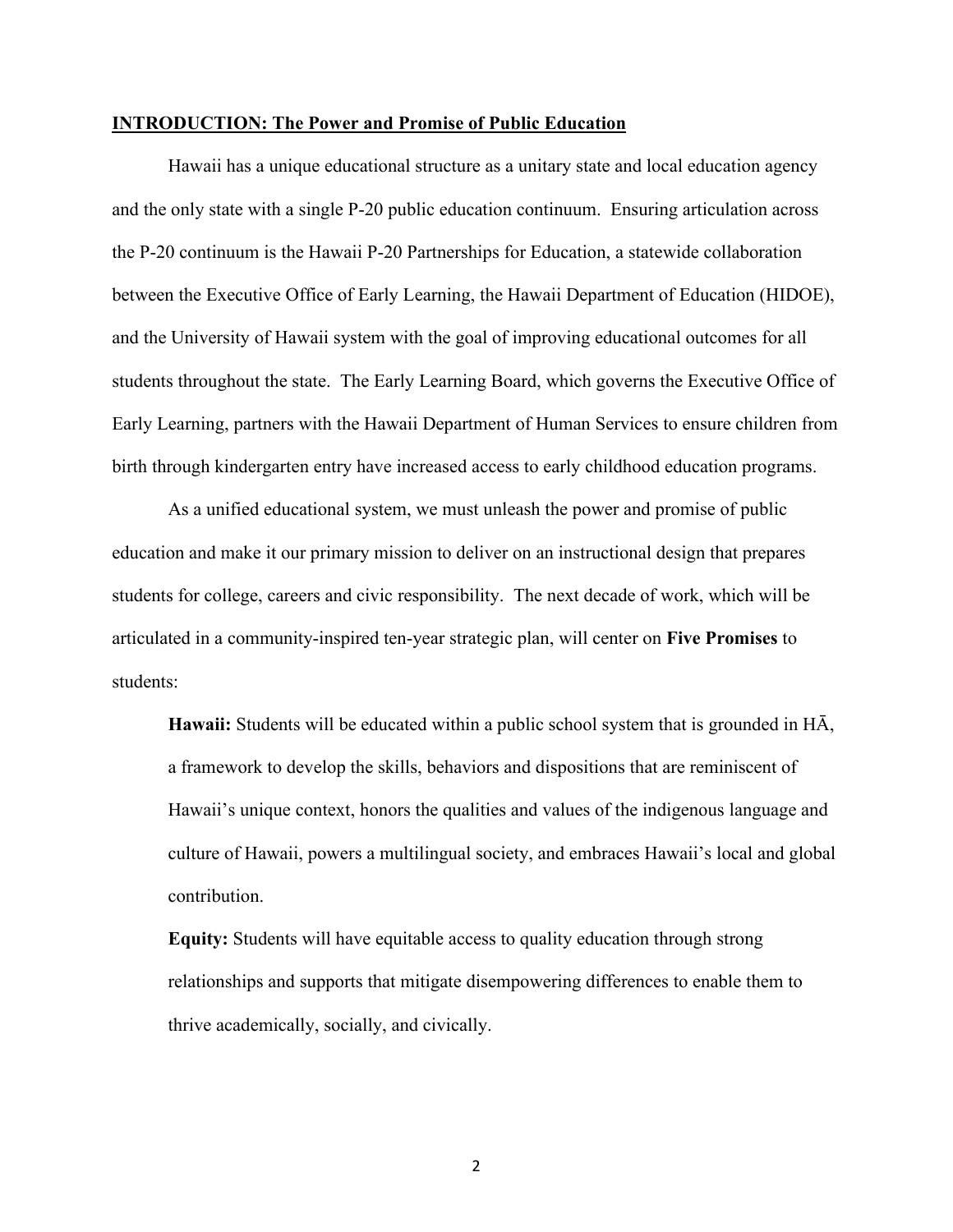**School Design:** Students will be immersed in excellent learning environments that are thoughtfully designed around the community's power to contribute to a thriving, sustainable Hawaii. The purposeful design of our schools will meet the diverse needs, interests, and passion of our students and take advantage of the full capacity of what our teachers and leaders bring into the school and workplace.

**Empowerment:** Students will develop their authentic voice as contributors to equity, excellence, and innovation by providing input on what, how, and where they learn. Understanding ourselves, our core mission of equity, and school design as our model empowers our schools to be decision makers in their design.

**Innovation:** Students will engage in rigorous, technology-rich, problem-solving learning that enables them to solve authentic community challenges and develop pathways to goals. Our students are building high capacity for individual empowerment and action as well as collective action to impact the current and future Hawaii.

HIDOE strives to develop confident leaders and citizens by encouraging students to aspire to become agents of change through a culturally-relevant educational experience. The Comprehensive Literacy State Development (CLSD) program will provide Hawaii the means to refine its comprehensive literacy program to better enable HIDOE to fulfill the five promises and develop literate leaders and citizens.

#### <span id="page-4-0"></span>**NEEDS ASSESSMENT: Identifying our Students**

Hawaii has approximately 91,000 children under the age of five. Of these young children, 30% live at or below 200% of the federal poverty level. The public-funded prekindergarten programs, including HIDOE, the Executive Office of Early Learning and Head Start/Early Head Start programs, service 2% of the children under the age of five. Of the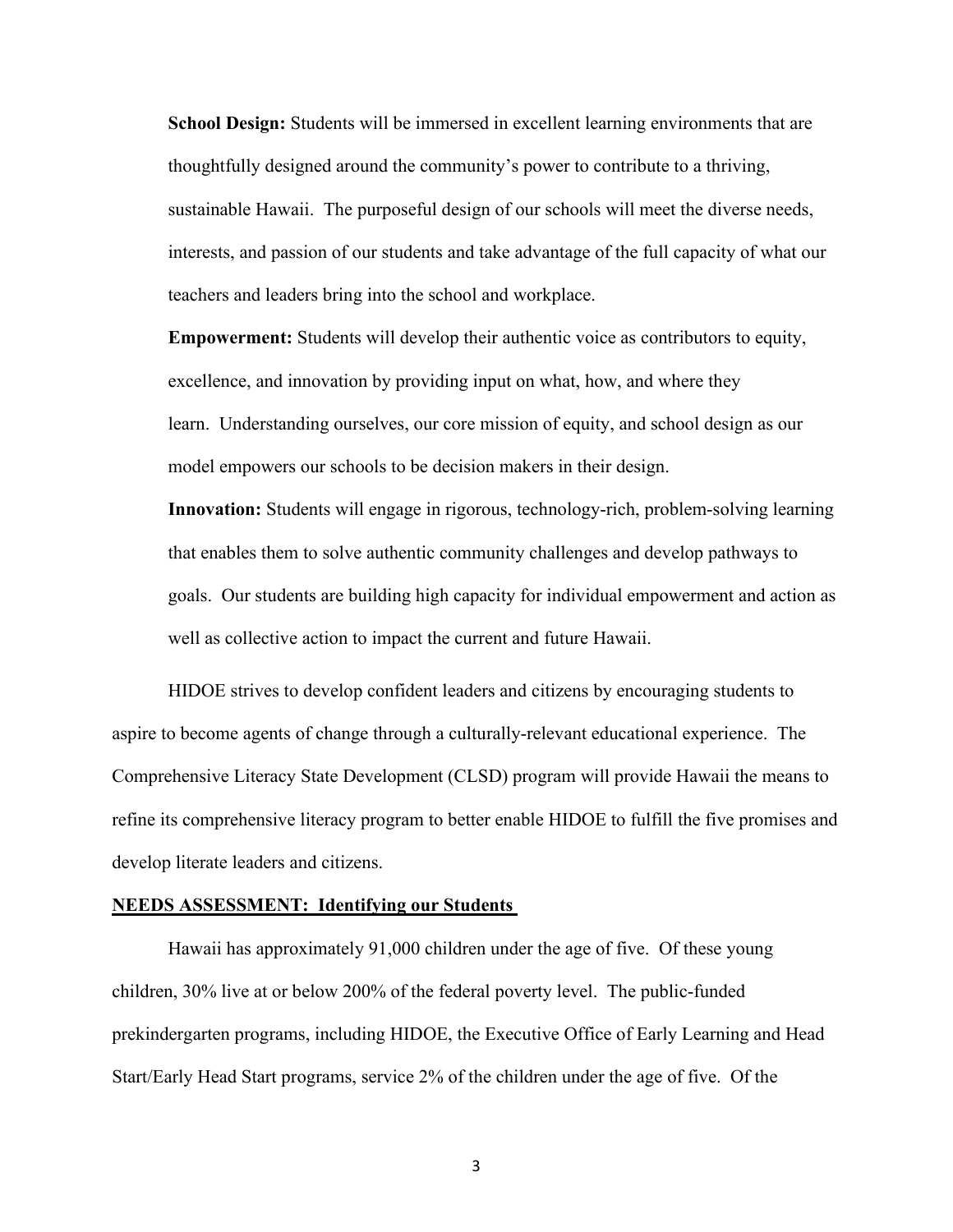children serviced, 79% have special needs. Schools serving military families experience a large influx of preschoolers with special needs as Hawaii fulfills the overseas tour requirement and is one of the few overseas locations that provides special education services. As a result, these military-impacted schools service 20% of all preschoolers receiving special education services. The public-funded prekindergarten programs administer the Teaching Strategies GOLD, an online formative assessment platform, to assess children's learning and development in six child developmental domains: social-emotional; physical, gross, and fine motor; cognitive; language; literacy; and math. For School Year (SY) 2017-18, 58% of 4-year-olds in state-funded prekindergarten programs and 68% of 4-year-olds in Head Start programs were considered proficient in the skills, knowledge, and disposition in the oral language area for their age-group. Hawaii needs to dramatically expand prekindergarten efforts to ensure all students achieve the skills they need to be successful in the PK-12 system.

Hawaii faces unique challenges in providing literacy services for all 180,000 students in the public PK-12 system. Providing equitable access to effective literacy learning programs and services, professional development opportunities, and family support to 256 public schools and 34 public charter schools in 15 administrative complex areas that span across seven islands requires shared agreements with strong partners around strategies and outcomes that will be valued by the public and families. The island of Oahu serves as the political and business center for Hawaii. Therefore, communities and schools on Oahu have more timely access to resources and opportunities than those on the neighbor islands (Hawaii Island, Kauai, Lanai, Maui, Molokai, and Niihau). While distance learning technology has somewhat alleviated this problem, there remains remote areas on the neighbor islands with limited opportunities for networking and collaboration. The current efforts to create access through technology and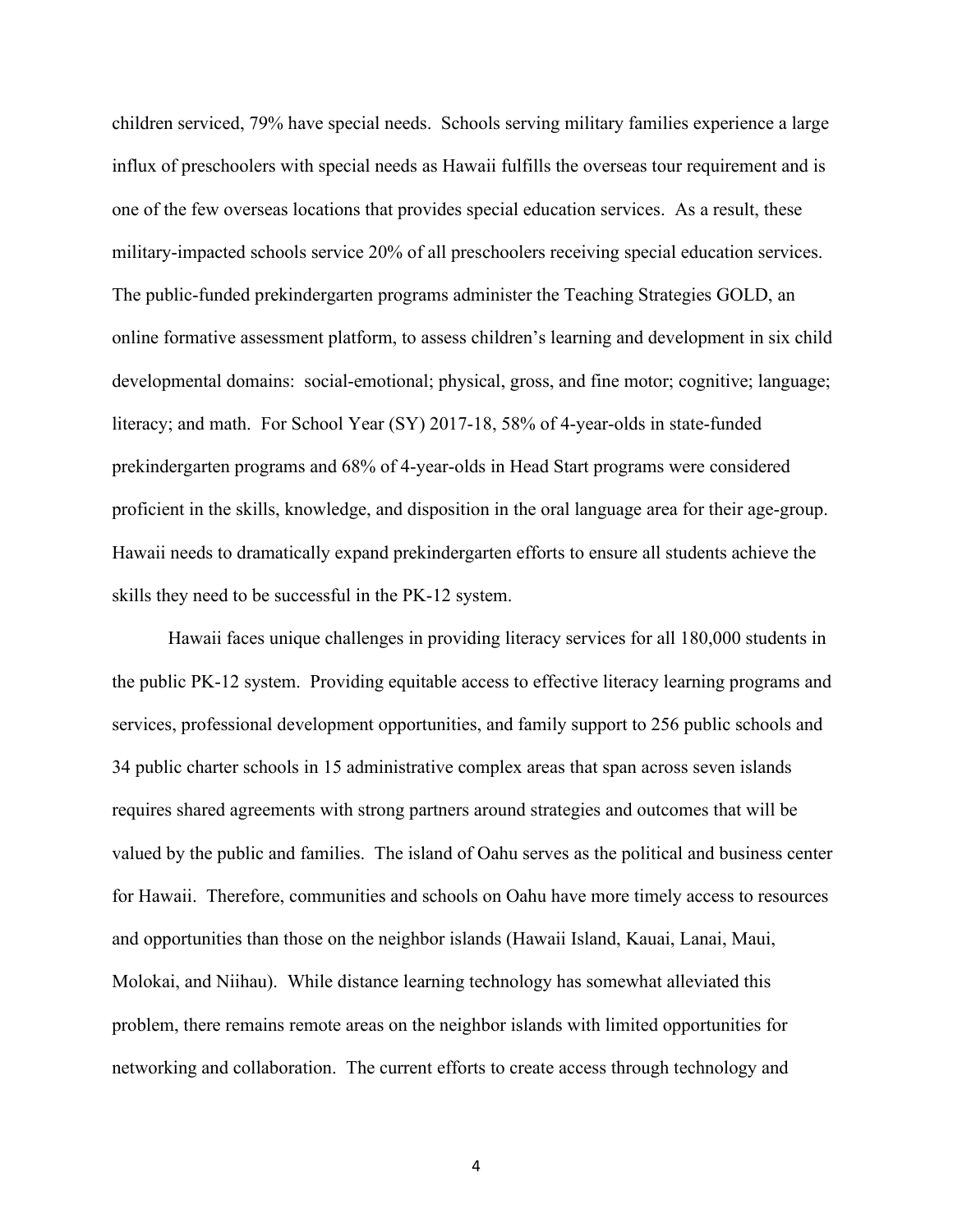communities of practice serve to create new opportunities to engage students, educators, and families.

Of the 290 public schools in Hawaii, 181 (62.4%) have a student population in which at least 47.20% are economically disadvantaged, qualifying the school for Title I supports. In Fall 2017, 18 schools were identified for comprehensive support and improvement. Eleven schools were identified for additional targeted support, eight due to their students with disabilities subgroup. In Fall 2018, 84 schools were identified for targeted support and improvement due to consistently underperforming subgroups; 68 were identified due to their students with disabilities subgroup and 13 due to their English learner subgroup. Hawaii is currently restructuring our Special Education and English Learner programs to ensure the appropriate curricula, instructional strategies, and supports are implemented to increase the achievement of students in these subgroups which have historically struggled the most. Hawaii spent the past three years designing, training, piloting, and measuring the impact of new instructional programs and plans to leverage the innovative literacy programs that schools design with their communities.

Hawaii continues to struggle with an "achievement gap" that separates the engagement and achievement of educationally disadvantaged students – students with disabilities, English learners, and economically disadvantaged students – from that of their non-disadvantaged peers. Approximately 50% of Hawaii's public school students are economically disadvantaged, 9% are English learners, and 10% qualify for special education services. The gap between the disadvantaged and non-disadvantaged students has not decreased within the past four years. The gap for Language Arts is 32%; for Mathematics, it is 28%. To increase the achievement of all students, we must address the needs of our students who are struggling the most.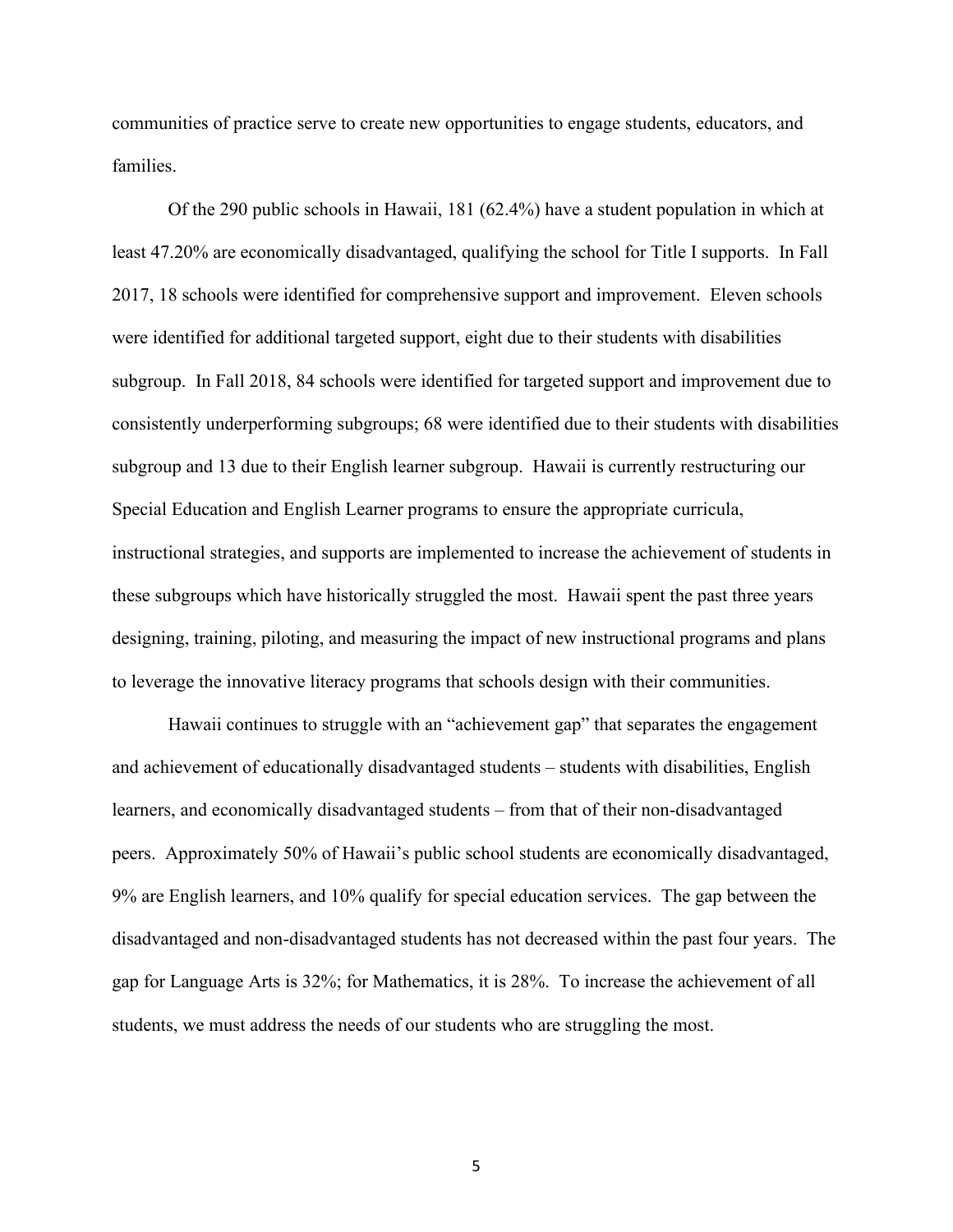| Table 1. Student subgroup achievement data and long-term goals |  |  |
|----------------------------------------------------------------|--|--|
|                                                                |  |  |

|                                        | Language Arts<br>Achievement |            | Math Achievement |                |
|----------------------------------------|------------------------------|------------|------------------|----------------|
|                                        | SY 2017-18                   | SY 2024-25 | SY 2017-<br>18   | SY 2024-<br>25 |
| All students                           | 52%                          | 76%        | 40%              | 71%            |
| Economically disadvantaged<br>students | 39%                          | 70%        | 29%              | 66%            |
| Students with disabilities             | 16%                          | 57%        | 12%              | 56%            |
| <b>English learners</b>                | 12%                          | 61%        | 14%              | 61%            |
| Asian (excluding Filipino)             | 71%                          | 86%        | 63%              | 82%            |
| <b>Black</b>                           | 50%                          | 77%        | 34%              | 69%            |
| Filipino                               | 56%                          | 77%        | 44%              | 72%            |
| Hispanic                               | 48%                          | 75%        | 33%              | 68%            |
| Native Hawaiian                        | 37%                          | 68%        | 25%              | 64%            |
| Pacific Islander                       | 30%                          | 65%        | 21%              | 61%            |
| White                                  | 62%                          | 83%        | 49%              | 77%            |
| Migratory students                     | 26%                          |            | 18%              |                |
| Military dependents                    | 70%                          |            | 58%              |                |
| Homeless students                      | 27%                          |            | 19%              |                |
| Students in foster care                | 27%                          |            | 16%              |                |

Hawaii has identified the following racial and ethnic groups to include as subgroups of students in its statewide accountability system to ensure that it is appropriate for our student population: Native Hawaiian (26.0% of the student population); Filipino (22.1%); White (17.0%); Asian, not including Filipino (15.5%); Pacific Islander (9.4%); Hispanic (3.6%); and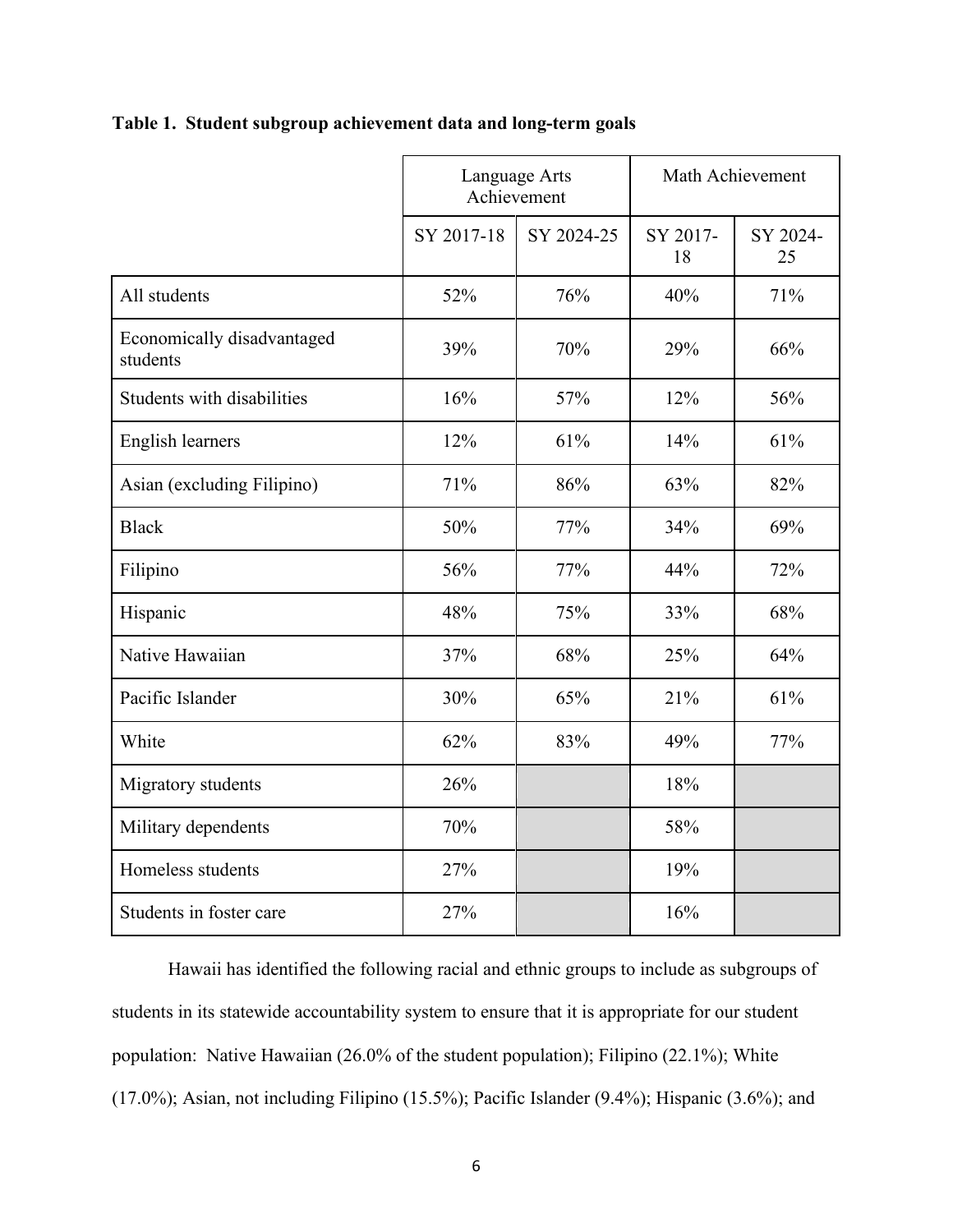Black (2.8%). Native Hawaiians, Filipinos, and Pacific Islanders were added to ensure we address the needs of our major subgroups of students. Native Hawaiian and Filipino are the two most prevalent ethnicities of our students. The Pacific Islander subgroup struggles the most on the academic indicators amongst our racial and ethnic groups of students. Table 1 includes the achievement data from SY 2017-18 and the long-term goals for SY 2024-25 as established in the Hawaii Consolidated State Plan.

As stated in the Hawaii Consolidated State Plan, Hawaii believes all students can achieve excellence with the appropriate supports and expects all groups of students to meet or exceed the long-term goals to progress towards closing the achievement gap. Thus, schools will need to ensure they are aggressively addressing the needs of the lagging subgroups through interventions to accelerate their progress to meet the targets set for 2025. All goals were determined to ensure the closing of the achievement gaps in an ambitious yet attainable timeframe. The CLSD grant will provide Hawaii's complex areas, schools, and preschool programs the resources they need to accelerate student learning to meet these goals within the given timeframe.

#### <span id="page-8-0"></span>**HAWAII STATE IMPLEMENTATION PLAN: Evidence-Based Literacy**

#### <span id="page-8-1"></span>**Culture-Based Education**

In addition to the disadvantaged subgroups, the Native Hawaiian and Pacific Islander subgroups have struggled academically. Culture-based education serves as a response to the needs of indigenous youth by grounding instruction and student learning in shared ways of being, knowing, and doing (Battiste, 2002; Castagno & Brayboy, 2008; Kanaʻiaupuni, 2007). Culture-based education pedagogy places significance on native language; place-based, projectbased, and experiential learning; cultural identity; holistic well-being; and personal connections and belonging to family, community, and ancestors (Demmert & Towner, 2003; Dockery, 2009;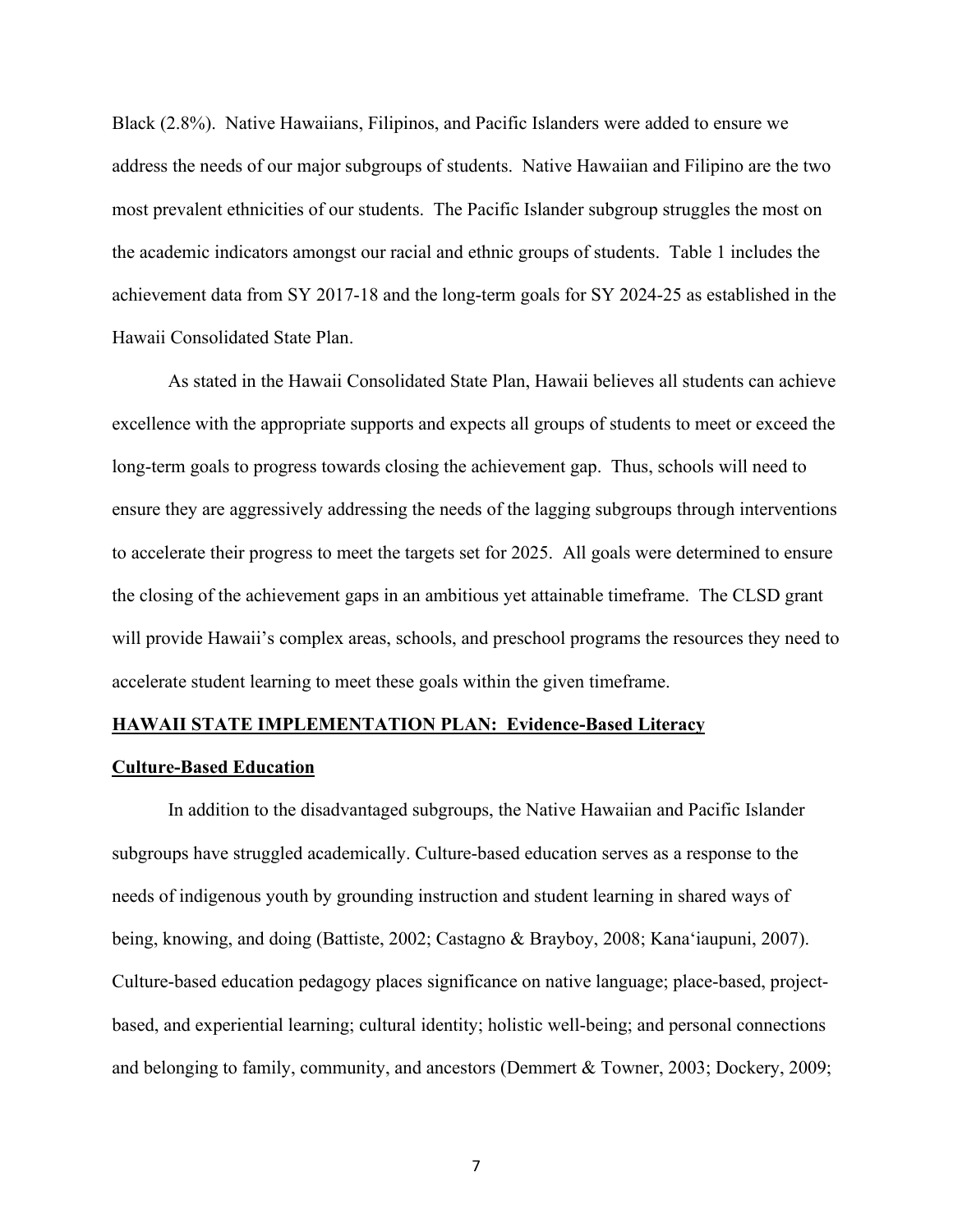Kanaʻiaupuni, 2007; Kawakami & Aton, 2001; Thompson, Gifford, & Thorpe, 2000). Six critical elements were identified as inherent within culturally-based education programs (Alcantara, Keahiolalo & Pierce, 2016; Demmert & Towner, 2003):

- 1. Recognition and use of indigenous languages.
- 2. Pedagogy that stresses traditional cultural characteristics and adult-child interactions as the starting place for education.
- 3. Pedagogy in which teaching strategies are congruent with the culture as well as with contemporary ways of knowing and learning.
- 4. Curriculum that is based on traditional culture and recognizes the importance of Native values while placing the education of young children in a contemporary context.
- 5. Strong Native community participation in educating children and in the planning and operation of school activities.
- 6. Knowledge and use of the social and political mores of the community.

To achieve our literacy outcomes for all learners, Hawaii must strategically leverage expertise, relationships, and resources. Hawaii's comprehensive literacy system must embed identity, language, and assets from our communities to provide our learners with a rich advantage in the local and global context. To complement the assets of our culture and increase the number of students attaining their college and career goals, this grant will focus on fostering a productive and positive educational environment that supports equitable access to culturallyrelevant learning experiences through a statewide coordinated approach to professional learning and literacy instruction; purposeful school design; home, school, and community partnerships; and the identification and supports for literacy learning needs.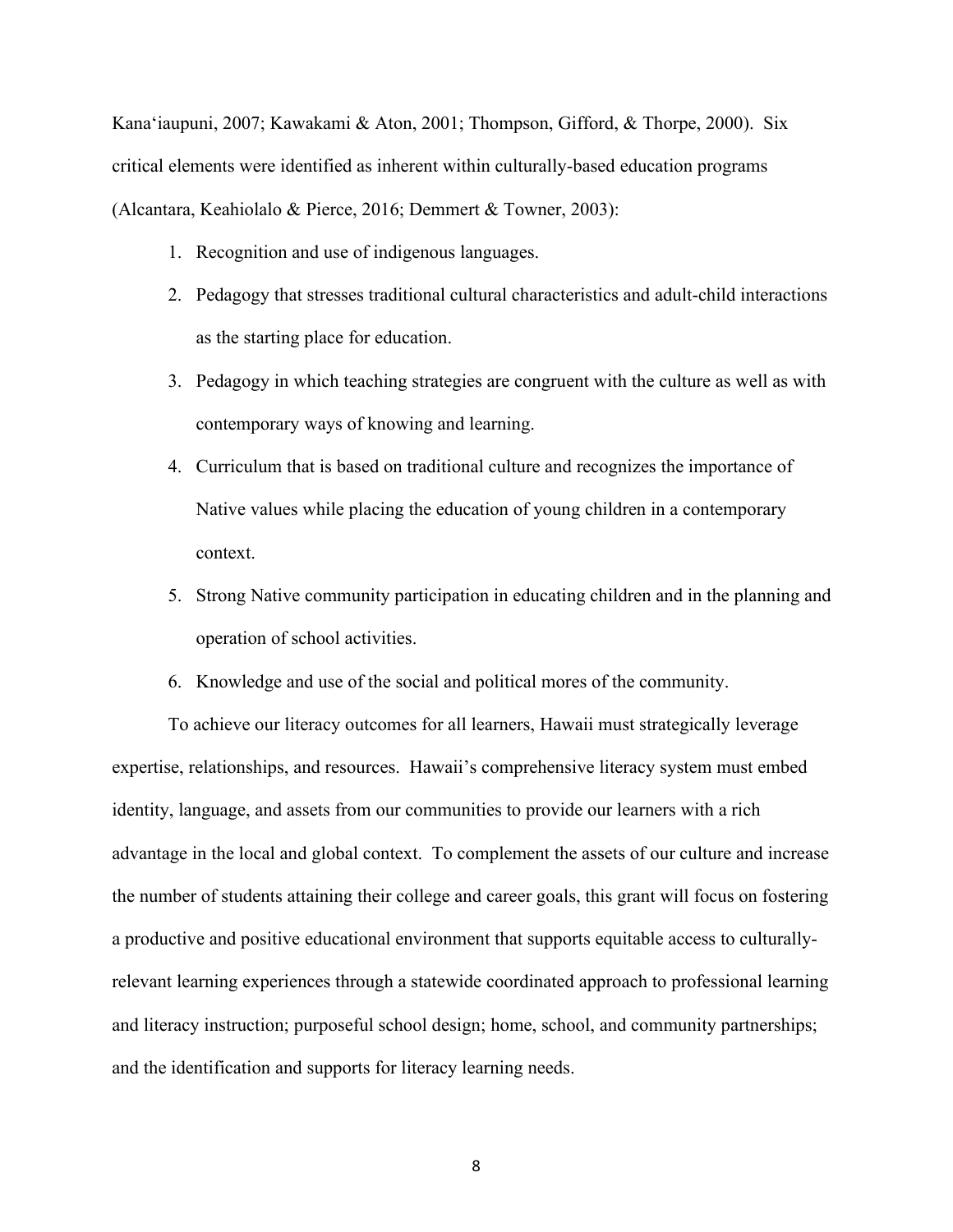Utilizing and adapting the Louden & Rohl study (2003) of "practice axis" of literacy instruction, Hawaii will construct a Hawaii-based cultural literacy principles tool consistent with the adopted performance evaluation system for educators to collect data on teachers, leaders, and schoolwide practices. Educators and leaders will continuously team to evaluate their practice using their data, engage in learning collaboratives at their school and complex area level, discuss student progress, identify community opportunities, and mitigate challenges through change processes focused on highly-effective student-centered practices that improve learning experiences and increase student achievement.

Connecting literacy practices to culture and student achievement will yield the following deliverables:

- Identified resources, materials, and professional learning opportunities for and designed by educators and leaders to utilize as part of their literacy practice axis.
- Promising evidence-based practices linked to teacher performance growth planning and evaluation protocols for dissemination across struggling schools.
- Data collection processes that provide focus on designs for professional learning in literacy areas and practices as well as other targeted support (e.g., technical assistance).
- A technology approach to advance collaborative practices around data analysis, evidence-based practices, and planning for educators, leaders, and parents.
- Models of teacher collaboration time embedded in the school day.
- <span id="page-10-0"></span>• Promising practices to build the capacity of families to support and advocate for the literacy achievement of their children.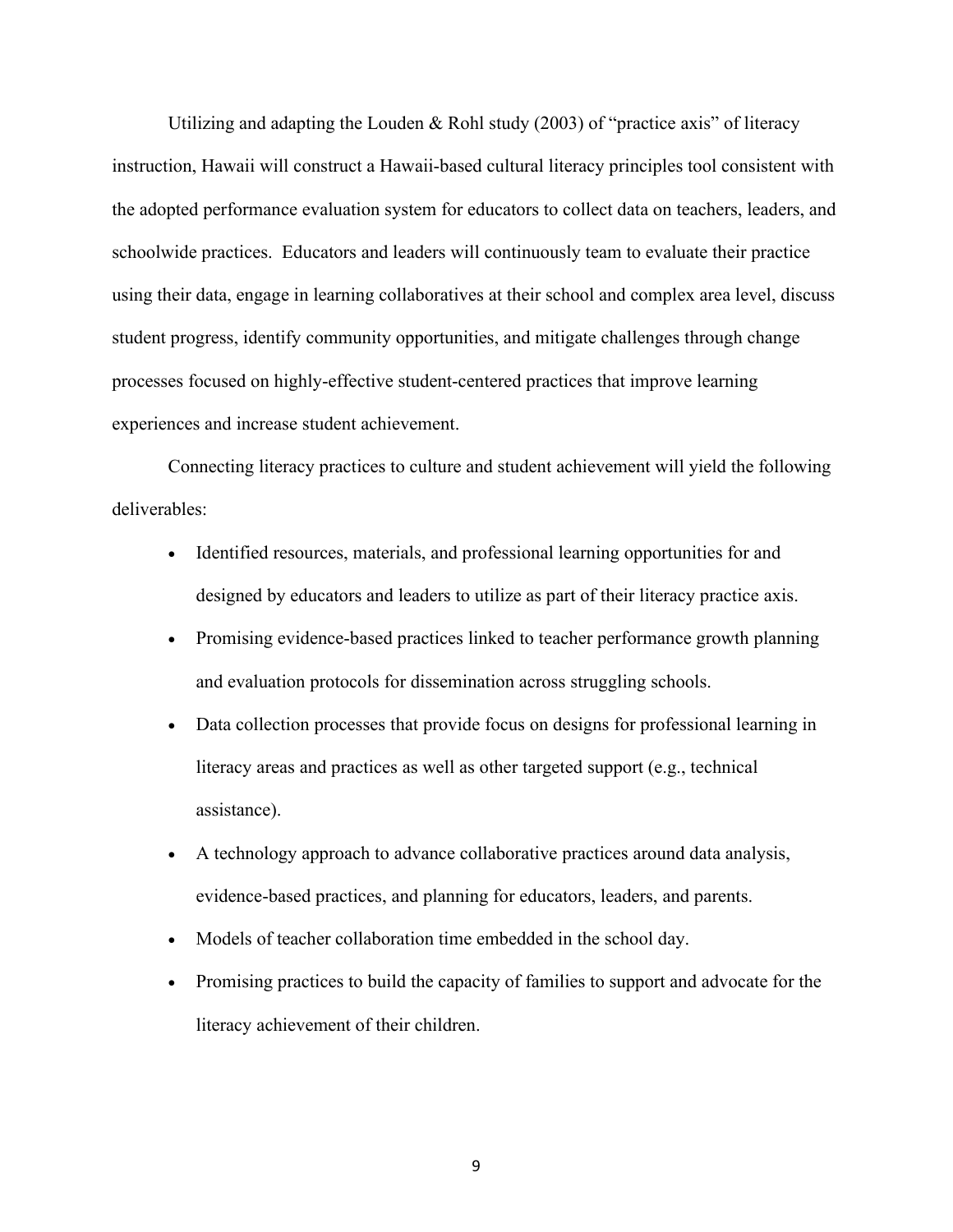#### **Family Literacy**

In 2017, HIDOE Superintendent, Dr. Christina Kishimoto, called for Hawaii educators and families to co-construct culturally-appropriate expectations and goals for family engagement that strengthen skills in advocacy and stimulate ongoing involvement in the education of their children. In a state with such a diverse population, Hawaii schools must build authentic connections with the family that recognizes, values, and builds upon children's unique assets represented by cultural and family context.

Hawaii has begun the work of establishing guiding principles for literacy learning utilizing strong research that encourages intentionally accessing the ways in which children learn based on home language. Rejecting family's home language is tantamount to rejecting the students themselves. Although standard English is the medium for instruction, families' home languages must be acknowledged and treated with dignity and respect.

Literacy of community requires homes that reinforce strong reading skills and access to materials for school-aged children through parent collaboration, mutual learning partnership, and adult access to college and career pathways. Alongside of the home environment, a welldesigned literacy and arts approach that extends to even our most disenfranchised – incarcerated youth and parents, homeless communities, and high poverty populations – requires actions to integrate supports as the State addresses the full spectrum from birth to grade 12 to ensure an informed, literate and productive citizenry. This consolidated effort values a multi-generational approach, a cultural perspective to define family that extends to significant adults in a learner's life, literacy learning opportunities in spaces that serve the multiple needs of the families, and equitable access. To promote intergenerational literacy and increase family involvement, HIDOE will: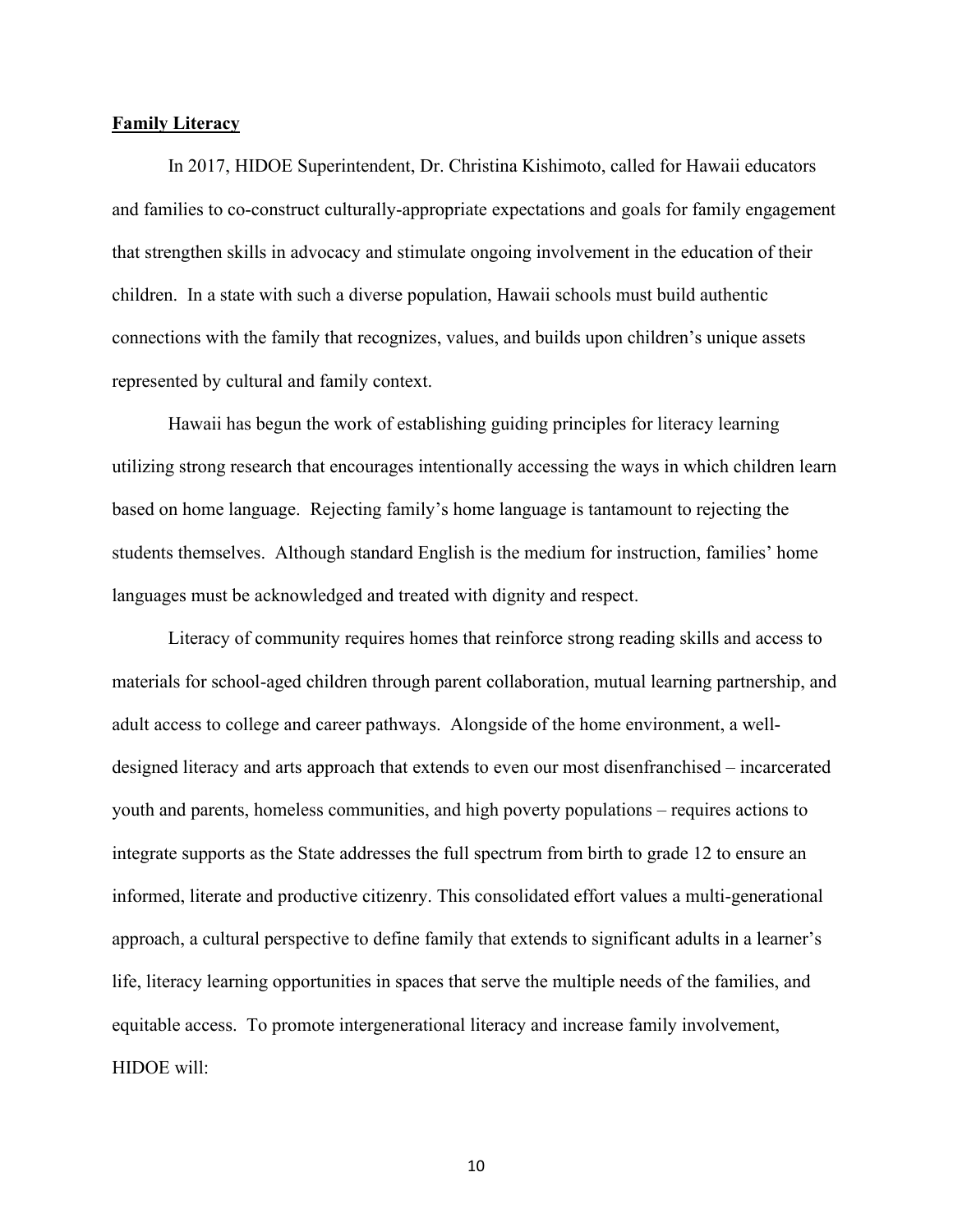- Create school-based conversation protocols to help diverse families discover and honor the cultural, linguistic, and experiential riches in their families.
- Identify existing collections of parents' working knowledge around literacy practices and the developmental needs of early, adolescent, and adult learners.
- Provide linguistically-diverse families access to educational-focused programming led by parent leaders speaking their native language through available technology (e.g., partnerships with local educational television stations such as PBS and Olelo).
- Create discipline-specific literacy models of instruction inclusive of community and local place-based assets and, when appropriate, family narratives to enhance curricular choices and learning experiences.
- Create learning opportunities (e.g., courses, internships, and mentorship) or workbased literacy for adolescent and adult learners tied to high-demand careers.

Literacy learning becomes the interplay of learned skills and knowledge and their application in experiences/observations, utilizing critical and creative thinking and discourse and representing learned and new ideas through writing, visual representation, or oral presentation. Learning experiences will become opportunities to develop expertise by pursuing a special interest, utilizing literacy strategies to organize information, engage with primary sources, use domain-specific vocabulary, and demonstrate understanding through presentation or writing.

#### <span id="page-12-0"></span>**Student Literacy**

By providing students with authentic literacy learning experiences across all subjects taught, we are ensuring they obtain the knowledge and skills necessary to succeed in college and in the workforce. Figure 1 outlines these knowledge and skills.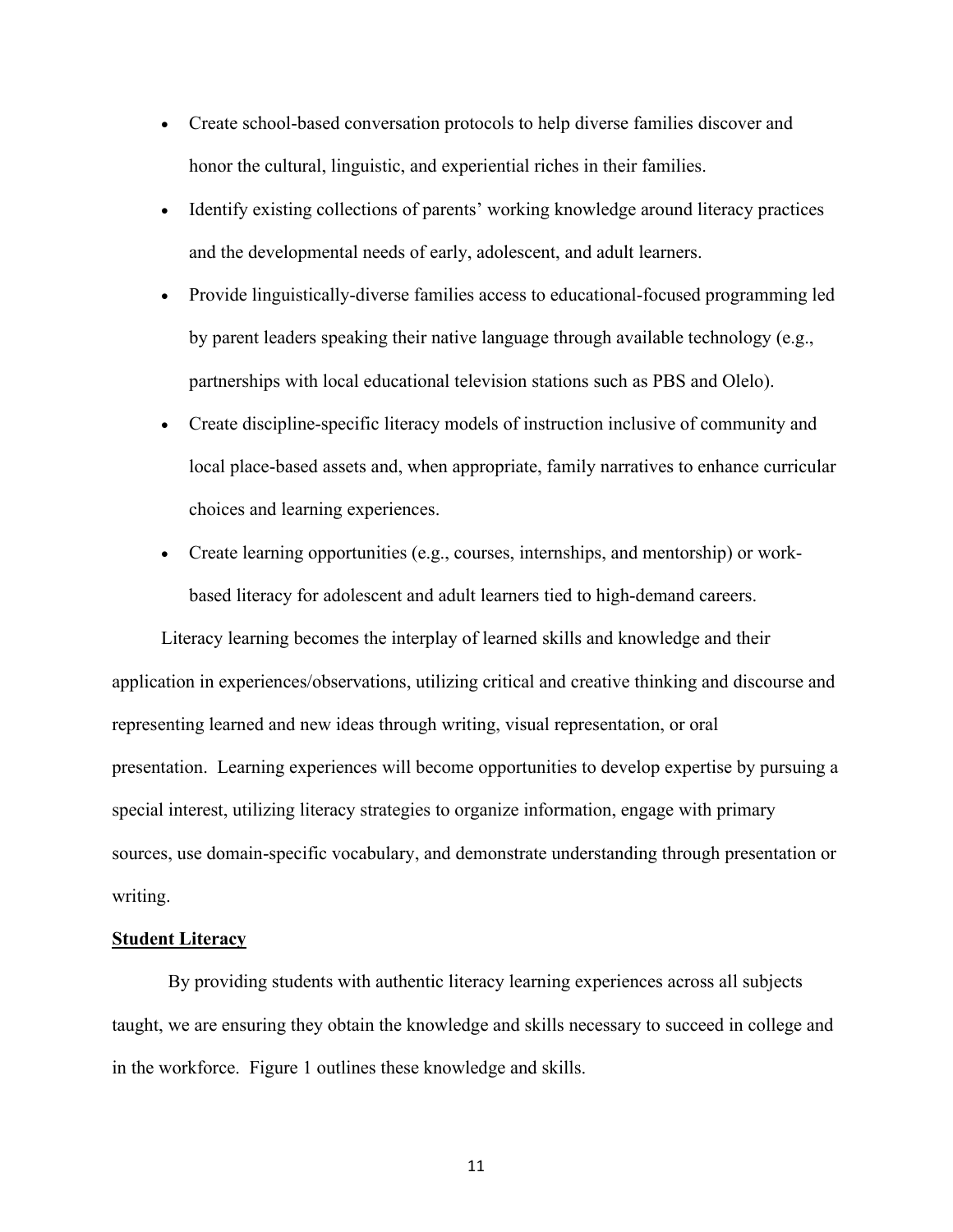# **Figure 1. Student literacy diagram**



# <span id="page-13-0"></span>**Components of the programs and services to cultivate student literacy**

# **Schools:**

- 1. A balanced literacy program encompassing the *Student literacy* graphic with instructional strategies aligned to learner needs and flexible, student-responsive instructional methods.
- 2. Data used by students, teachers, and leaders to inform instructional and curricular decisions.
- 3. Highly effective PK-12 teachers of literacy.
- 4. Teacher-designed, student-inspired opportunities across content area discipline.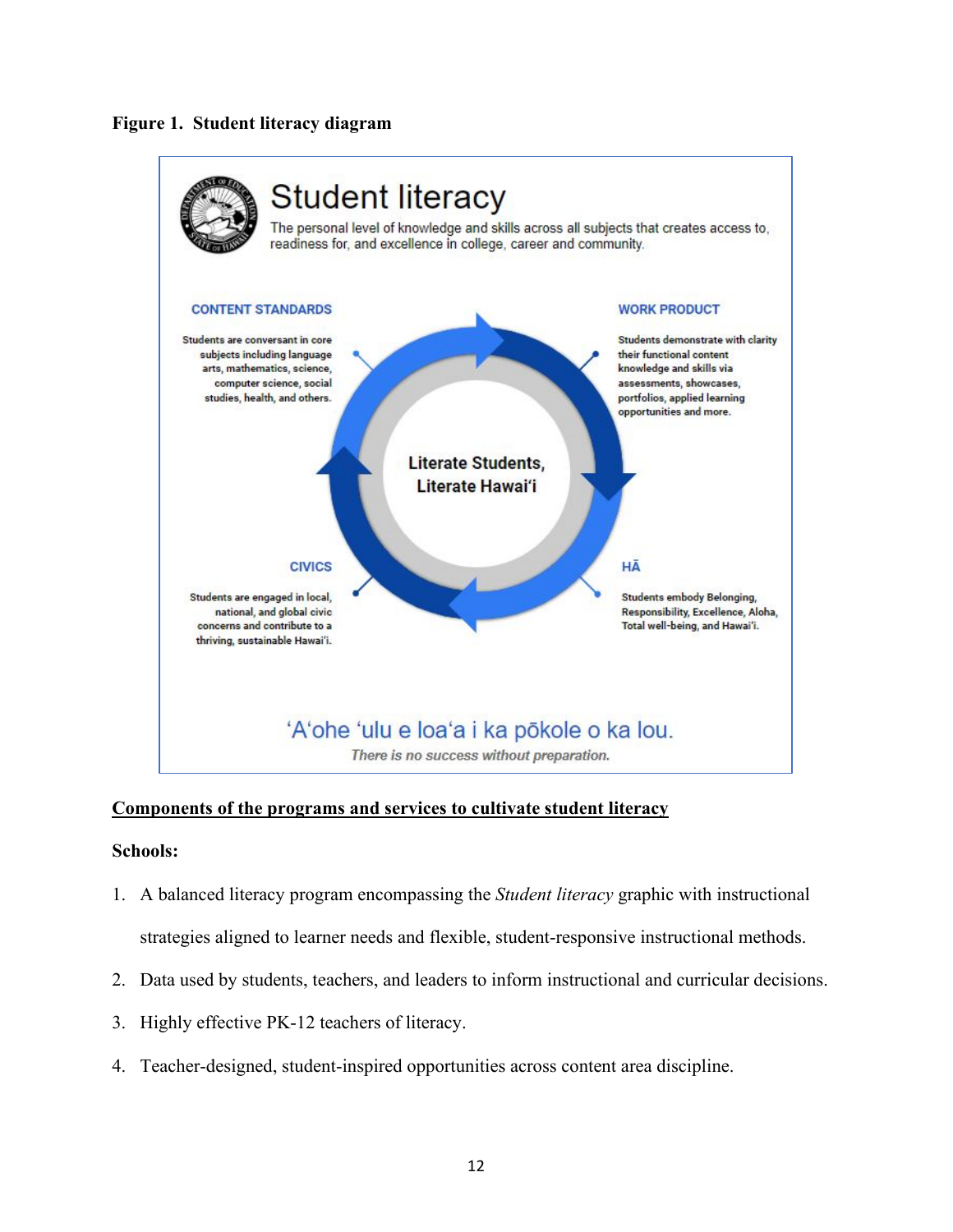- 5. In schools identified for comprehensive or targeted support and improvement, a comprehensive needs assessment for struggling students and an inventory of the literacy efforts to adjust academic planning for a targeted literacy focus and high time-on-task.
- 6. In schools identified for comprehensive support and improvement, a theory of change and literacy-focused initiatives inclusive of underserved student groups and family empowerment efforts documented in the school's plan with monthly status updates on leading and lagging key processes and performance indicators.
- 7. In schools identified for comprehensive support and improvement, prioritized curriculum and learning goals.

## **Complex Area:**

- 1. Increased instructional and curricular leadership in literacy through partnerships and targeted professional development, monitoring, and feedback loops.
- 2. Family empowerment with metrics for increased involvement, satisfaction, and correlation to student learning.
- 3. Agreements of annual literacy targets and milestones, monitoring and evaluation.
- 4. Aligned resources for accessible systemic services and supports for curricular, educational practices, use of groupings and time, and student learning supports across all PK-12 schools.
- 5. Family engagement centers or gathering places for family literacy programs.
- 6. For schools identified for comprehensive or targeted support and improvement, literacy professional learning and collaboration based on student data and literacy coaching supports to schools and specific classrooms to support special education students and English learners.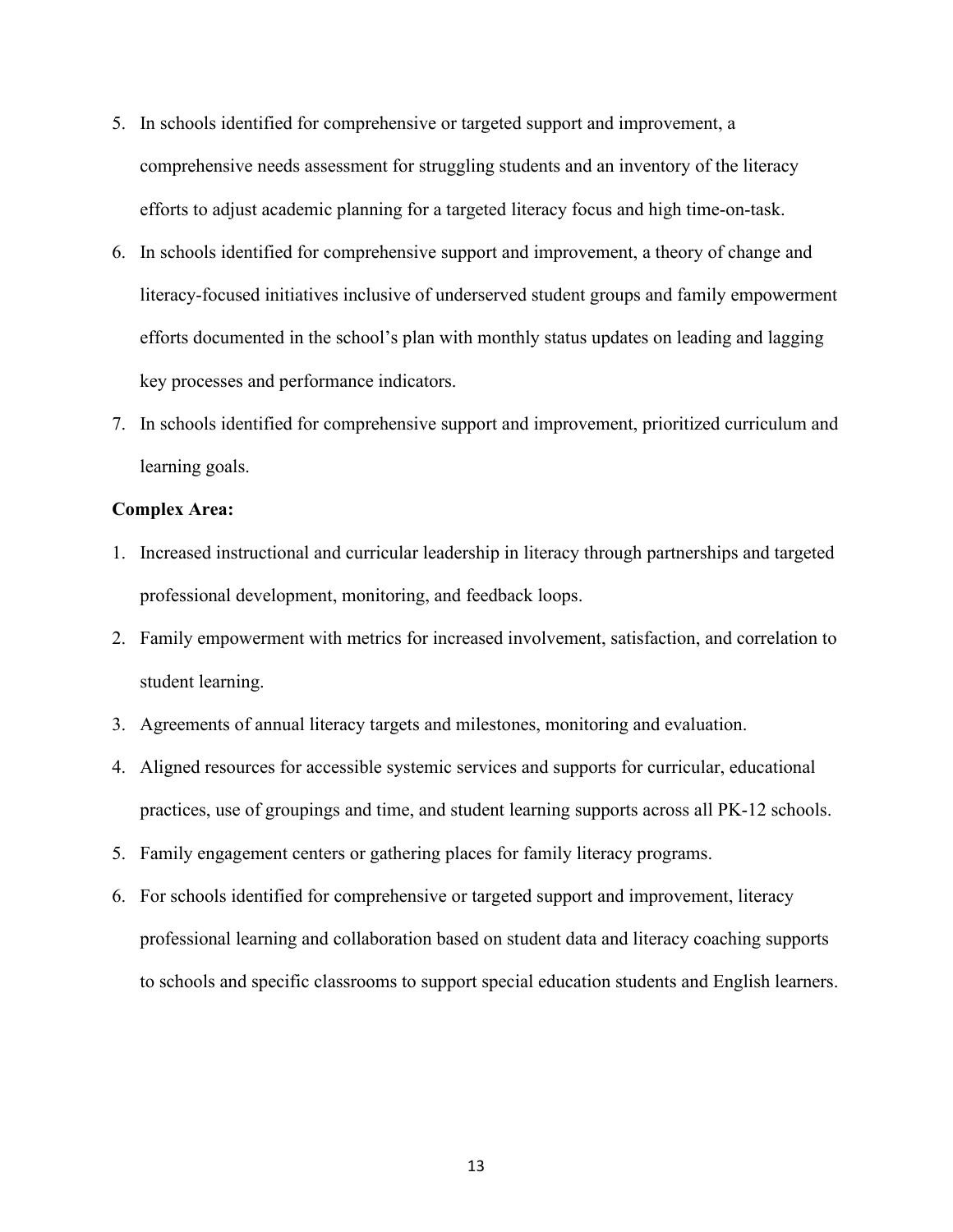- 7. For schools identified for comprehensive or targeted support and improvement, monthly walkthroughs to capture literacy support needs of learners and educators to improve outcomes.
- 8. Walkthrough protocols to capture literacy support needs of learners and educators to improve outcomes.
- 9. Monthly monitoring of implementation and quarterly progress reports with risks, challenges, and next steps.

### **State:**

- 1. A comprehensive statewide literacy plan inclusive of a strategy map and balanced scorecard articulating objectives, measures, and outcomes and a balanced literacy program inventory of evidence-based practices for schools and complex areas.
- 2. PK-12 Governance for planning, advocacy for policy, supports and data system for monitoring balanced scorecard, and a statewide equity dashboard.
- 3. Through statewide convenings, risks and challenges assigned to respective state offices to provide technical assistance to complex area and, as appropriate, to school.
- 4. Professional development classes focused on literacy needs for teachers tied to salary incentives.
- 5. For Hawaiian-medium schools, design workgroups to develop Hawaiian language materials and professional learning to support Immersion teachers and leaders.
- 6. A collection of promising literacy programs and services, strategies for PK-12, family engagement, and supporting vulnerable learners.
- 7. An approved list of providers and a library of literacy resources (e.g., online) and teachercreated open resource materials.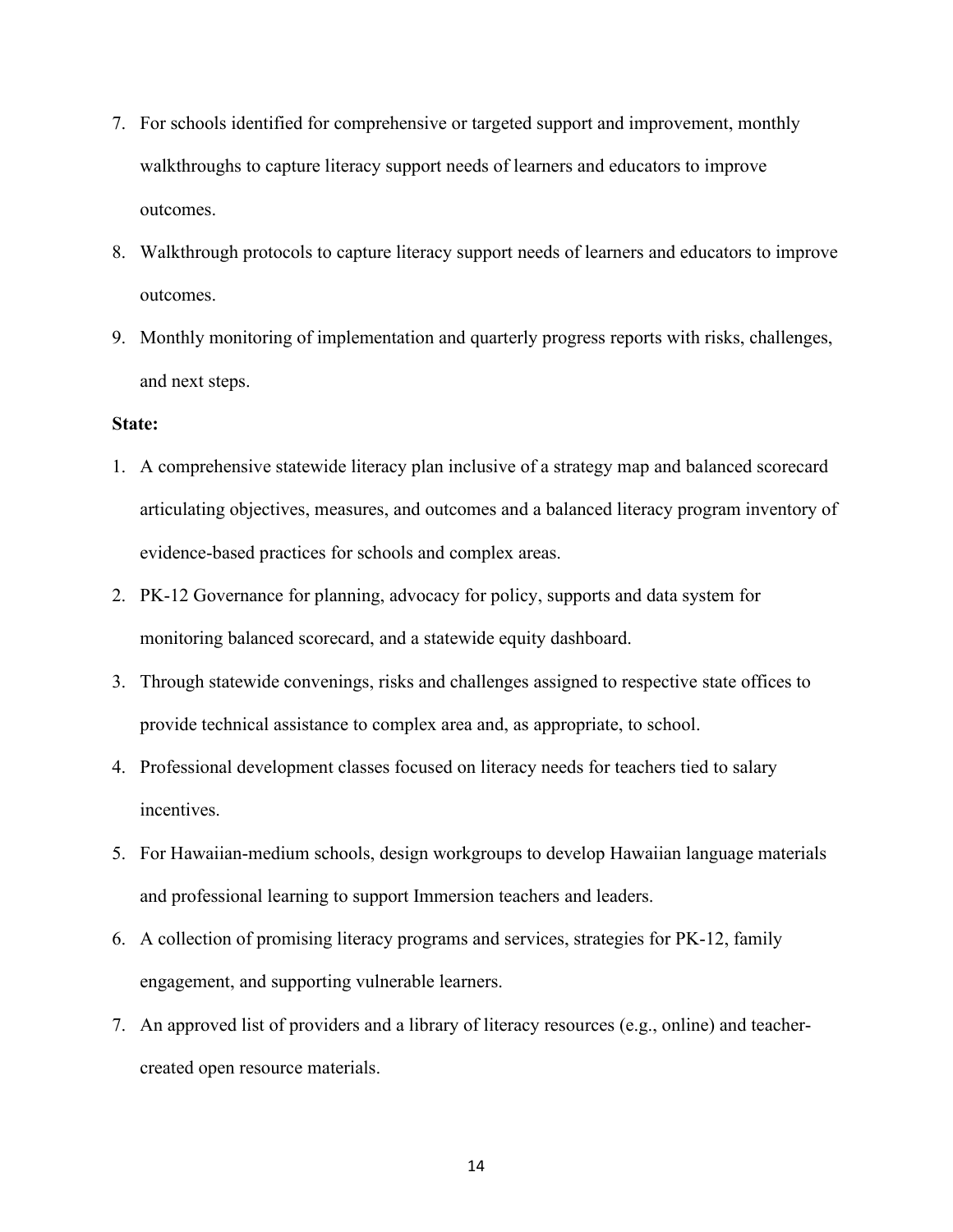- 8. For schools identified for comprehensive or targeted support and improvement, increased oversight and resources for literacy learning success conditions (e.g., afterschool/out-ofschool time tutorials via technology, changes in transportation to support twilight educational opportunities, alternative learning opportunities) based on data and academic planning.
- 9. For schools identified for comprehensive support and improvement, fall and spring school visits to observe changes in school literacy programming and address identified risks and challenges with recommendations for action by the complex area and school.

#### <span id="page-16-0"></span>**Professional Development**

Hawaii recognizes the importance of literacy research on teaching and learning, including equity studies on how to close the achievement gap for disadvantaged and struggling students. The proposed focus draws upon significant research done to reflect attention to teacher and leader qualities and capacities that will enhance literacy achievement, providing a lens to support and monitor for accountability best practices in literacy programming. HIDOE will draw on shared values of what teachers and leaders should know and be able to do: 1) Understand what needs to be assessed formally and informally in literacy for all children including English learners, special education, and other diverse populations (e.g., Hawaiian Immersion ) (Allington & Walmsley, 1995); 2) understand the components of evidence-based engaging practices for the focused literacy area (Morrow & Gambrell, 2011); 3) effectively implement strategies from best practices based on the multidimensional characteristics of learners and student learning data – leaders are able to observe, provide feedback, coach, and intervene to ensure resources and opportunities are provided to create equitable access to excellence in instruction (Morrow & Gambrell, 2011); 4) interpret patterns to identify opportunities for strategic responses and interventions to support student learning (Clay, 2013); 5) create and use systems of supports in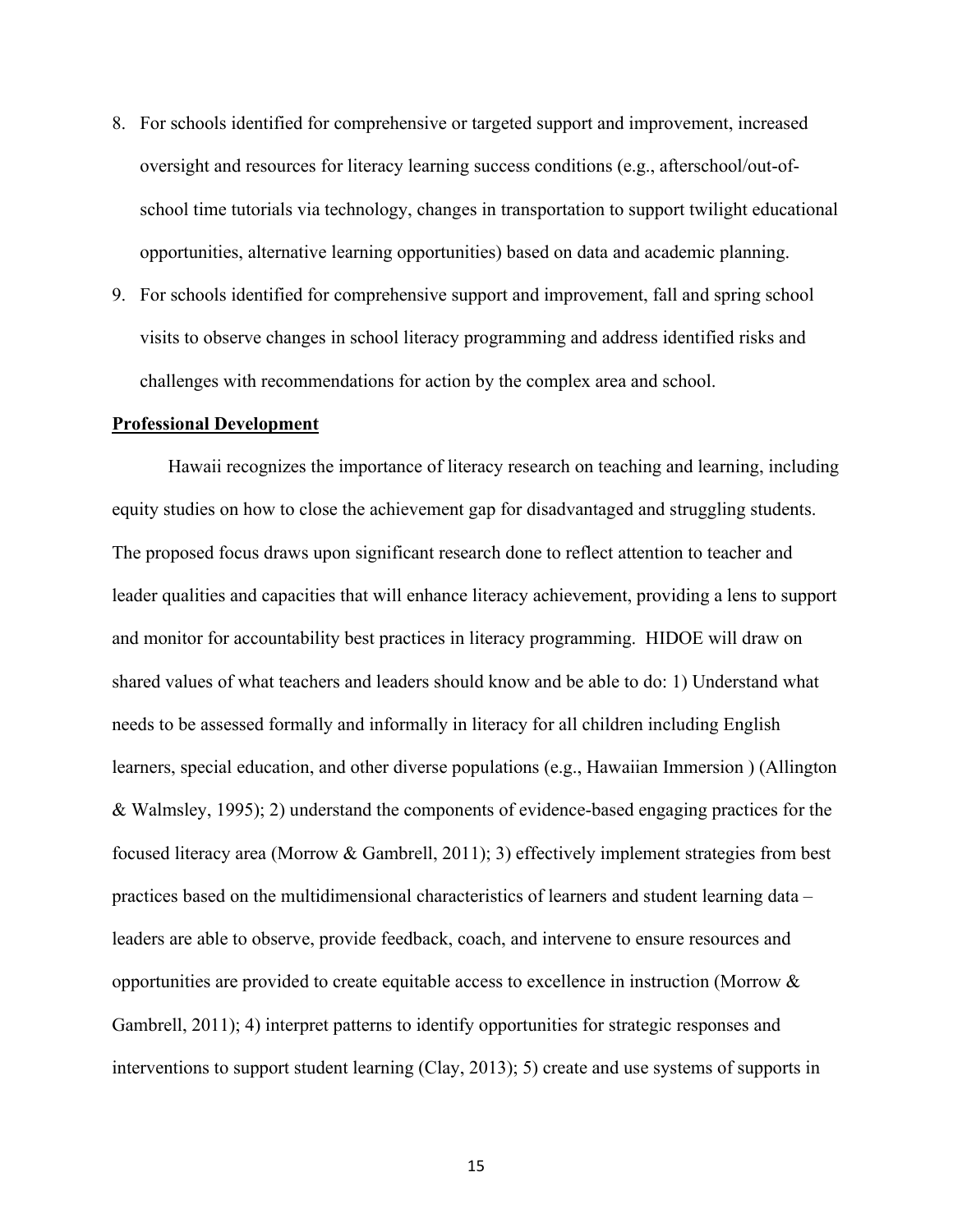their schools for struggling learners and create a collegial academic climate in their schools, and 6) reflect on the process of learning and continuously improve their practices.

|  | Table 2. State-level activity timeline: Design phase |  |  |  |  |
|--|------------------------------------------------------|--|--|--|--|
|--|------------------------------------------------------|--|--|--|--|

|                  | <b>State Level Activities</b>                                                                |
|------------------|----------------------------------------------------------------------------------------------|
| August 2019      | Convene stakeholders and assign immediate tasks to execute grant                             |
| November 2019    | Execute Memorandum of Agreement with Hawaii P-20                                             |
|                  | Finalize Hawaii's comprehensive literacy instruction plan                                    |
| December 2019    | Hire 2 State Literacy Grant Coordinators and 1 Administrative Assistant                      |
|                  | Create and distribute Request for Proposals to potential applicants                          |
| January 2020     | Hold information sessions for CLSD Request for Proposals                                     |
|                  | Provide technical assistance (as needed)                                                     |
| February 2020    | Review CLSD competitive grant proposals                                                      |
| March 2020       | CLSD competitive grant proposals awarded                                                     |
| April 2020       | Competitive grant proposals awardees create implementation plans                             |
| <b>May 2020</b>  | Review detailed implementation plans submitted                                               |
|                  | Meet with teams to provide technical assistance (as needed)                                  |
| <b>June 2020</b> | CLSD Literacy Implementation Plans Approved/Finalized                                        |
|                  | Implementation of the Literacy Implementation Plans with support and monitoring by the state |

# <span id="page-17-0"></span>**Hawaii State Literacy Advisory Team**

The Hawaii State Literacy Advisory Team is comprised of representatives from the P-20 public education system, multiple state agencies, and community organizations. This team has been involved in writing the State's comprehensive birth through adulthood literacy plan which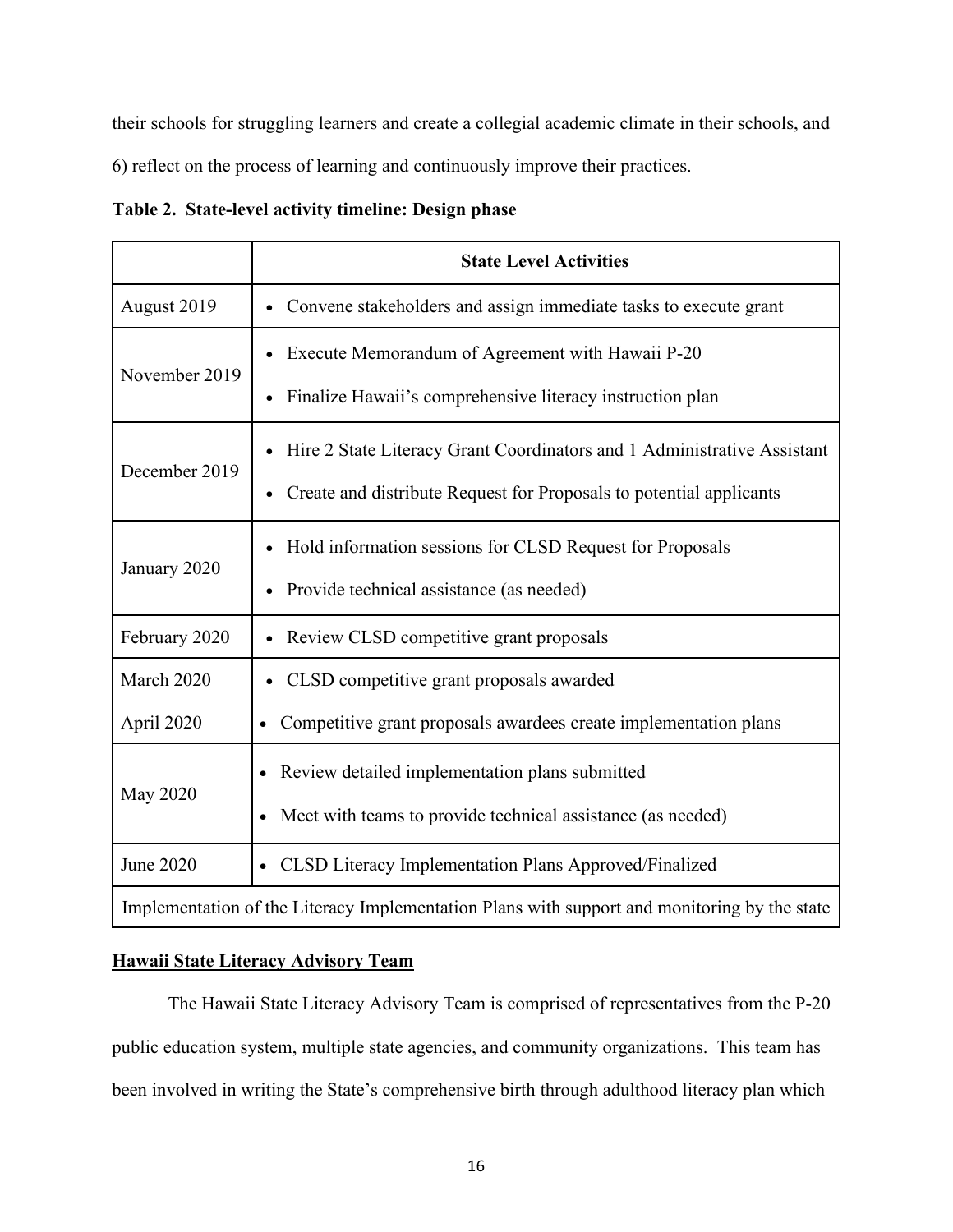builds upon Hawaii's commitment to literacy and the HIDOE's Comprehensive Literacy for Learning Plan (April 2009). The current plan addresses professional learning; effective literacy practices; literacy assessment; and school, home, and community partnership. As the plan is being developed, input is sought from multiple stakeholder groups across the entire birth through adulthood spectrum. Once all revisions are incorporated, the plan will be distributed on State departments' websites and incorporated in the implementation of the Complex Area literacy plans.

The Hawaii State Literacy Advisory Team will identify a recruitment, selection, and communication protocol to support the establishment of community-based literacy coalitions to implement the innovative and promising literacy practices that are aligned with the State Literacy Plan. The CLSD grant will provide the resources needed for this implementation.

To coordinate the state-level activities (see Table 2 above) and monitor the progress of the grant activities throughout the duration of the grant, three new full-time State level positions will be created and funded with no more than five percent of the CLSD State award (\$400,000):

- **Two State Literacy Grant Coordinators** (one for HIDOE and one for Hawaii P-20) will oversee the day-to-day operation of the grant and will meet monthly with each of the competitive grant recipients' Literacy Teams to provide technical assistance; coordinate monthly meetings with the Literacy Coordinators, engaging literacy experts in the State; and support the integration of the CLSD activities with the New Teacher Induction program, the University of Hawaii Teacher Education program, and the Early Learning Academy of Executive Office of Early Learning.
- **One Administrative Assistant**, housed at HIDOE, will oversee the budget and fiscal expenditures and in coordination with the State Literacy Grant Coordinator; monitor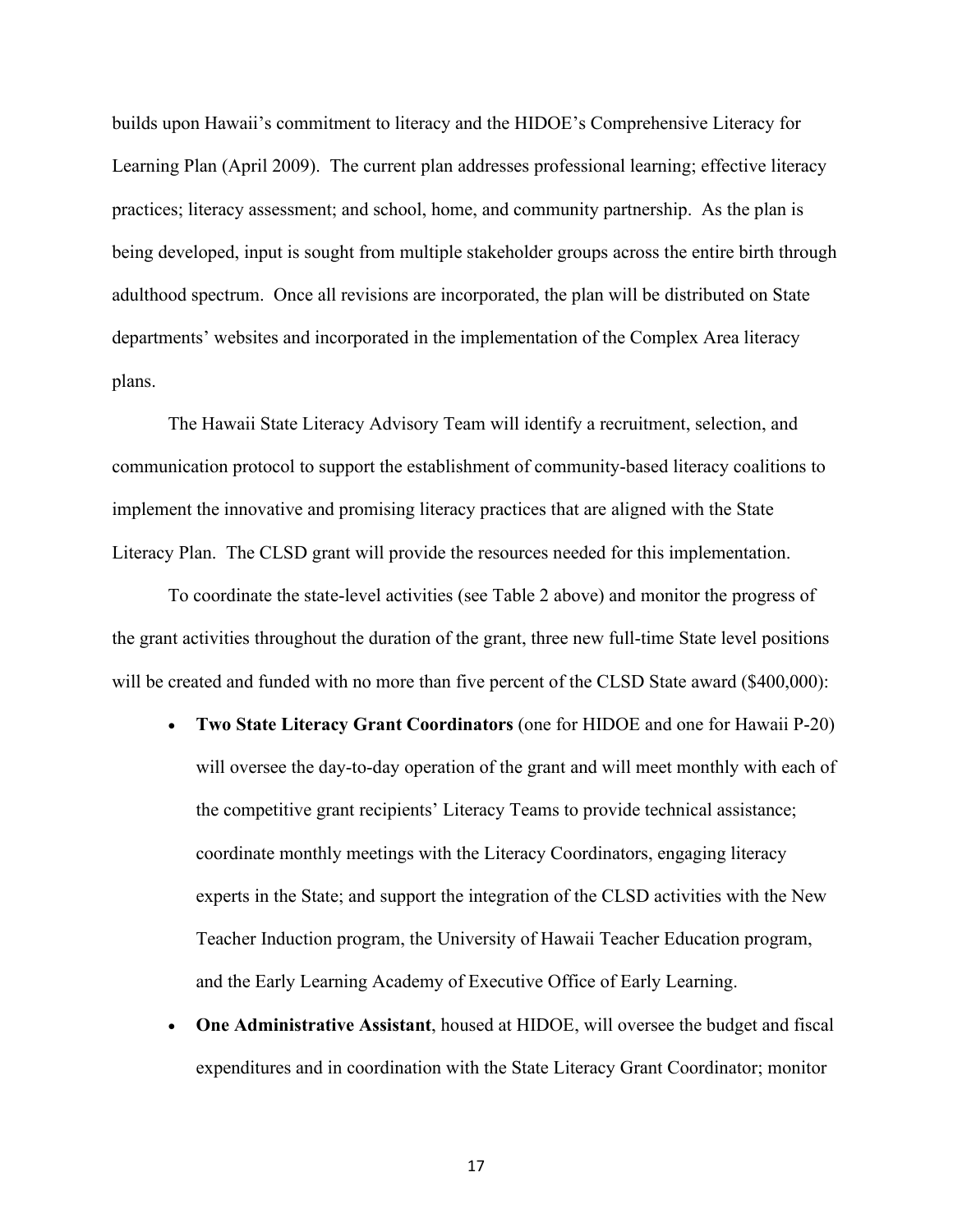the Complex Area and Early Learning Programs Literacy Teams' budget; and ensure that the CLSD required allocations are maintained (15%: birth-Kindergarten entry; 40%: K-5; 40%: 6-12).

Potential competitive grant applicants will be notified in December 2019 of the competitive grant availability through a letter requesting program proposals. This Request for Proposal letter will include: 1) a needs assessment instrument to assist in gathering needs assessment data for the competitive grant application; 2) an explanation of the funding formulas; 3) suggestions for creating a planning team to draft the proposal; and 4) a notification of priority points for proposals that strive to serve children from birth through age five who are from families with income levels at or below 200% of federal poverty level or serve a high number or percentage of high-need schools.

To support the application process, Request for Proposal information sessions will be held several weeks after the announcement for potential applicants. The sessions will provide details about the CLSD program and the process competitive grant applicants need to follow in order to be eligible to receive funding. Complex Area leadership will be encouraged to create Complex Area Literacy Planning Teams comprised of school and community representatives to draft a proposal that best meets the needs of their communities.

Approved competitive grant applicants will receive professional development and technical assistance to cultivate multi-literacy, multilingual education through school design offerings and access to high-yield evidence-based strategies. Schools customize strategic plans best aligned to their priorities and the communities in which they thrive. Teams with early learning initiatives will share and deepen capacity around key levers including evidence-based instruction and intervention for children; literacy strategies across STEM and art; transitions to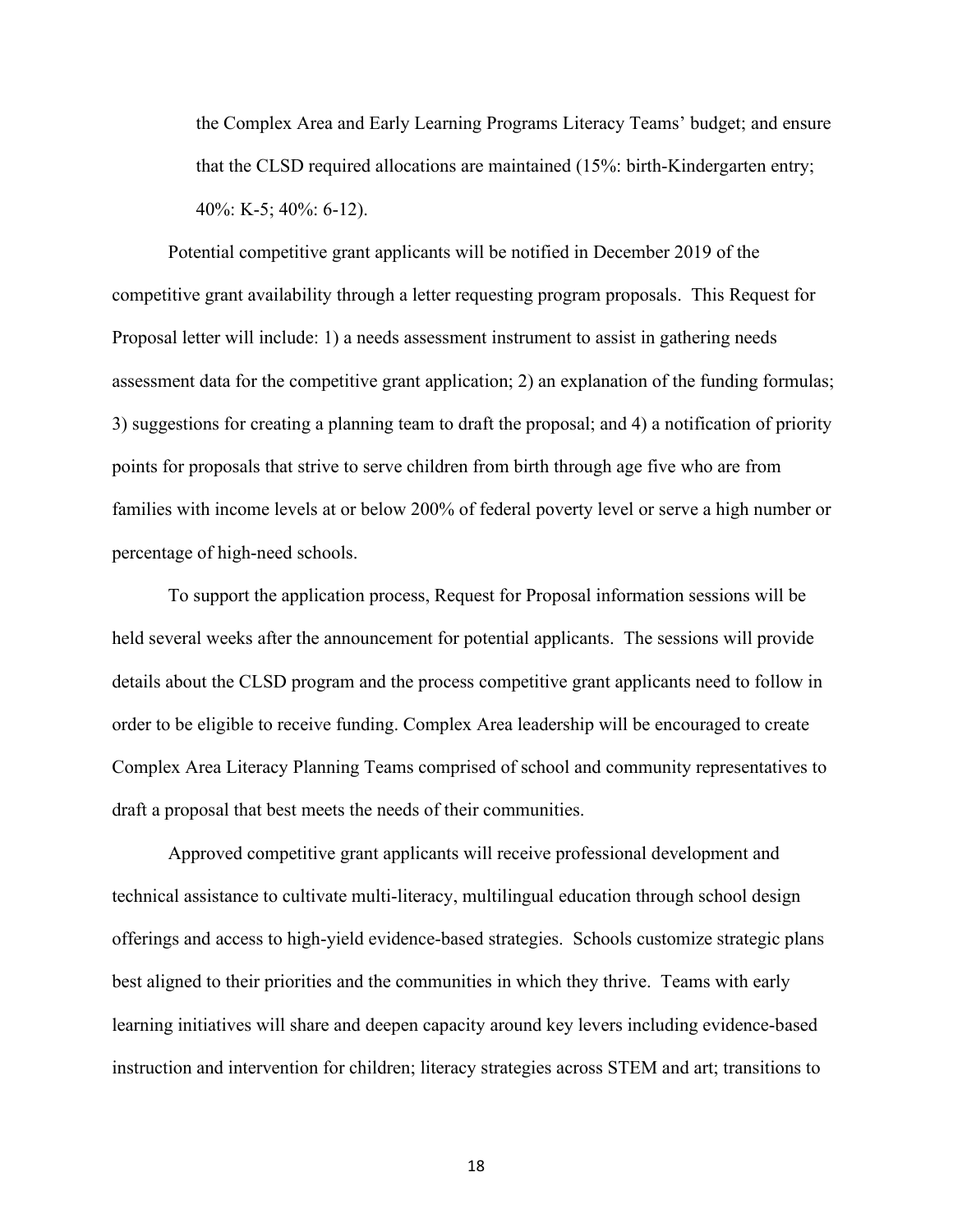Kindergarten programs for children and parents; and parent/family engagement with a commitment to strengthen grade 3 reading readiness, which is considered a gateway to content learning.

Through a competitive application process, HIDOE will competitively grant 80% of CLSD grant funds to Complex Areas. Priority will be given to applications that serve lowincome and high-needs students. Similarly, Hawaii P-20 will competitively grant 15% of the CLSD grant funds to Early Childhood Programs (birth to Kindergarten entry) serving lowincome or otherwise disadvantaged children. The application process is divided into two steps: Step One is the initial application which must be approved before Step Two can be completed. Step Two is the full proposal which includes an implementation plan outlining how the CLSD funds will be used. Step Three is the implementation phase.

#### **Step One: Comprehensive Needs Assessment** [December 2019 - March 2020]

The application will require a comprehensive needs assessment and assurances that the funds will be used to address the literacy needs of students (birth to kindergarten entry, grades K to 5, and/or grades 6 to 12) and families. Priority points will be given to early learning programs that target families with income levels at or below 200% of the federal poverty line (birthkindergarten entry) and Complex Areas that include elementary/middle schools in which not less than 50% of the enrolled students are from low-income families and high schools in which not less than 40% of the enrolled students are from low-income families, which may be calculated using comparable data from the schools that feed into the high school. In addition, targeted participants should reflect the demographic composition of underserved or other disadvantaged learners of the region. Initial applications will be reviewed by HIDOE, the Executive Office on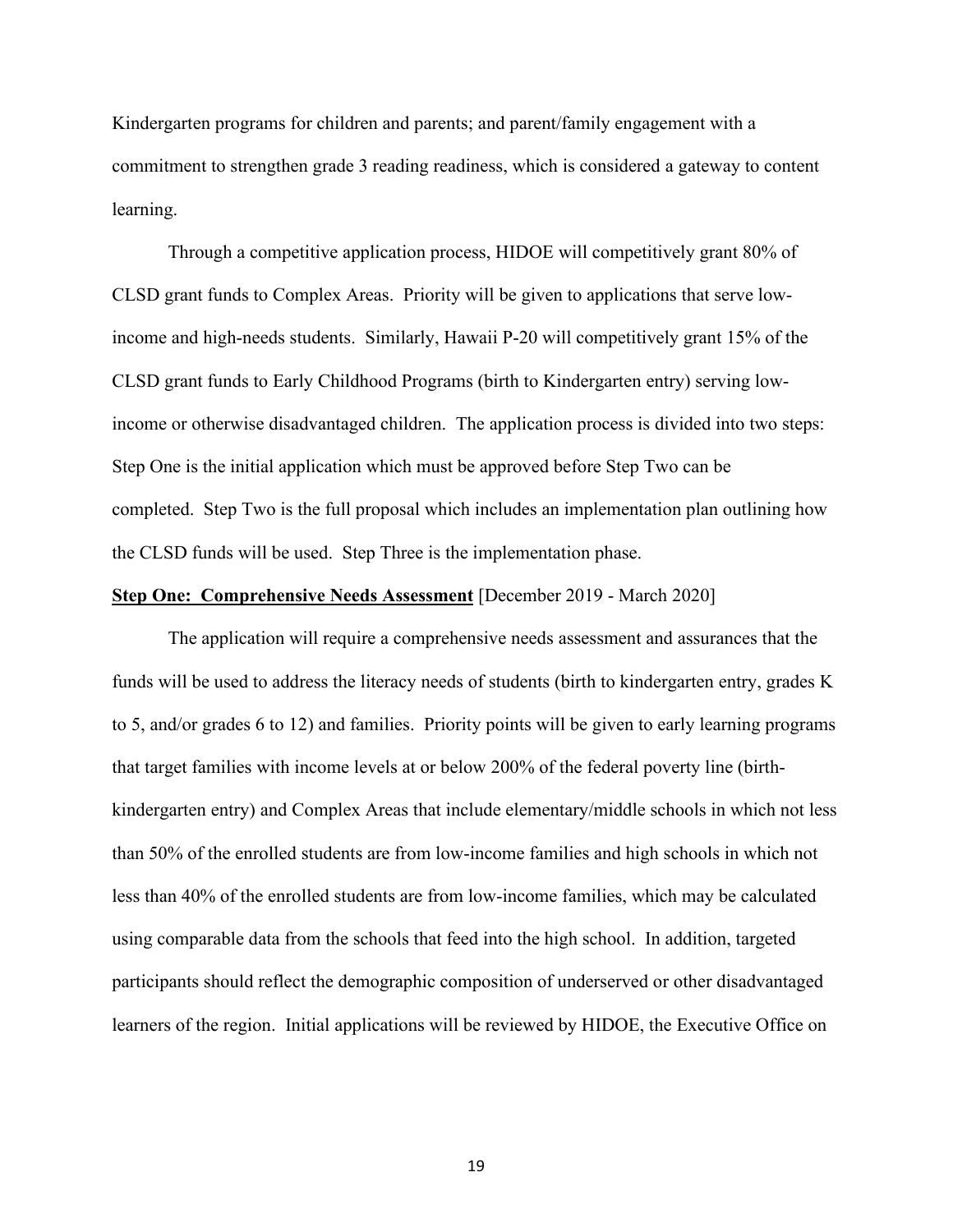Early Learning, Hawaii P-20, and the Hawaii Department of Human Services and scored on criteria that reflects the needs of our schools and students.

#### **Step Two: Proposal** [March 2020 - May 2020]

Applicants with an approved application in Step One will be asked to submit a full proposal to be considered for a CLSD competitive grant. During this stage, the following activities must be addressed in the grant submission:

- Literacy Collaborative. CLSD grantees will form a regional collaborative mapping the extension to which their work reaches intended populations, the comprehensiveness of planned strategies, and a shared theory of action to maximize use of resources and expertise to reduce unnecessary redundancies and increase likelihood of impact.
- Consideration for bi-literacy/dual language support, In recognition of the State of Hawaii's official dual language, English and Hawaiian, and commitment to bi-literacy, the activities and deliverables need to demonstrate its connection to or inclusion of Hawaiian medium education schools or innovation for supports for English learners or linguistically-diverse families.
- Identify a Literacy Coordinator. A literacy coordinator, with an academic background in literacy or at least five years of experience in literacy development and success working with diverse learners, will provide technical assistance to competitive grant participants, support the implementation of grant activities, monitor outcomes, and participate in collaborative and statewide convenings.
- Job-embedded, targeted professional development. Targeted professional development should focus on areas of need in literacy, a full range of educator roles, and incorporate ongoing coaching that is customized, job-embedded, data-driven, and student-focused. In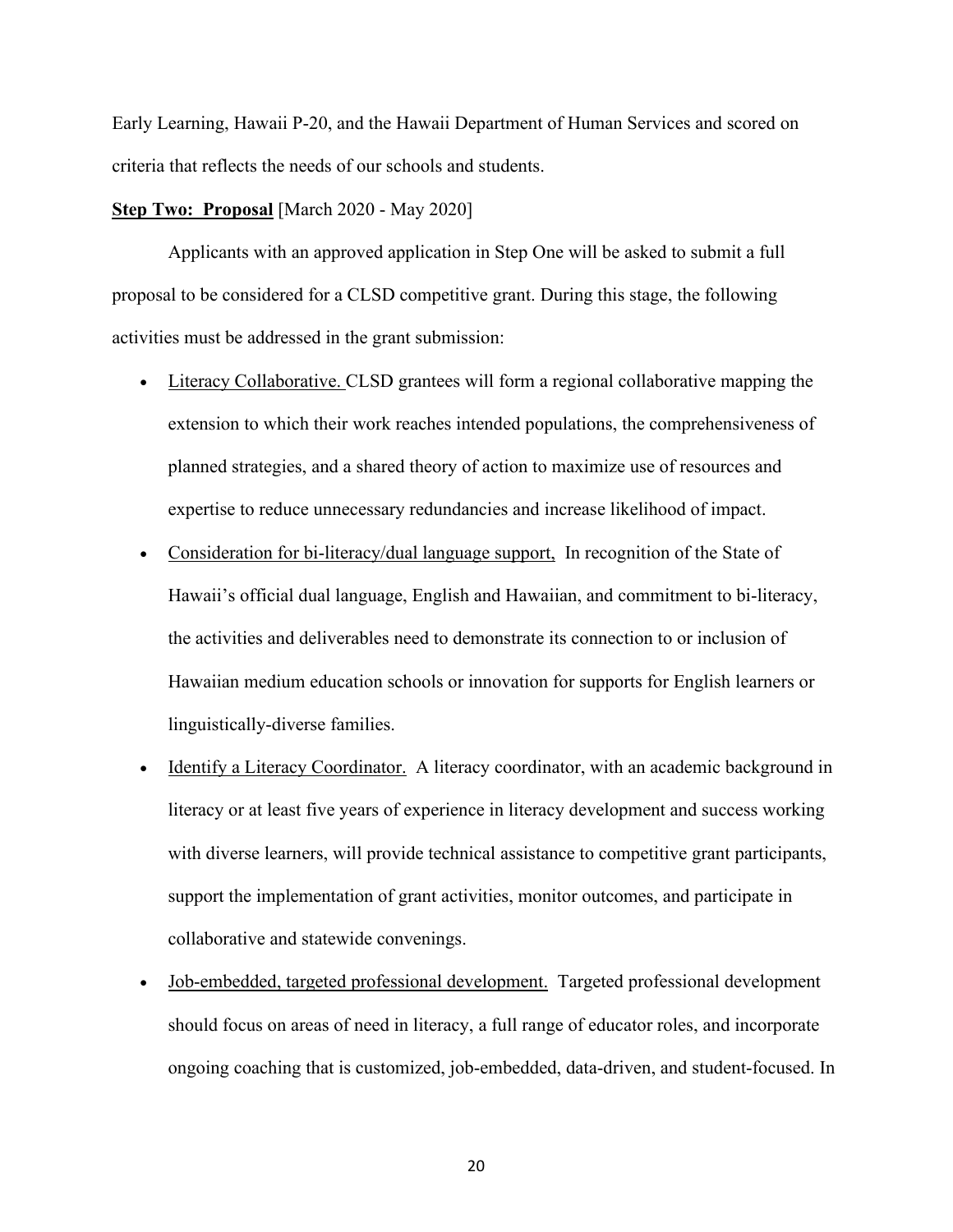addition, there should be planned and documented efforts to monitor application of new learning into practice. Professional development should include resources, evidencebased instruction training and intervention strategies that incorporate best practices for comprehensive literacy program/activities for children birth through 12th grade and their families and address data collection as part of informing a needs assessment, effectiveness for ongoing differentiation of instruction, and analysis of CLSD program's effectiveness in improving practices, reflection, and impact on student literacy learning.

- Create a Literacy Implementation Plan**.** Clear targets and deliverables focused on the literacy elements integrated into the school's design which is informed by community needs, student voice, and teacher input; targets disadvantaged children in need of literacy support; is aligned with the State Literacy Plan; includes the activities required by the CLSD program, including coordination with community partners; and includes the following elements (approval criteria is also specified, if applicable):
	- 1. **A detailed proposed budget** that includes a summary that describes the overall percentage of funds that are being used for programs and activities pertaining to respective grade span(s) addressed. This budget should also include line item costs (and a detailed description) for additional staff necessary to implement the activities and the cost of assessment tools and activities necessary to implement the competitive grant.
	- 2. **A literacy needs assessment** that explains the rationale for how CLSD funds will be used to inform and improve comprehensive literacy instruction.
	- 3. **Description of professional development participants**. The professional development plan must extend beyond classroom teachers and include others such as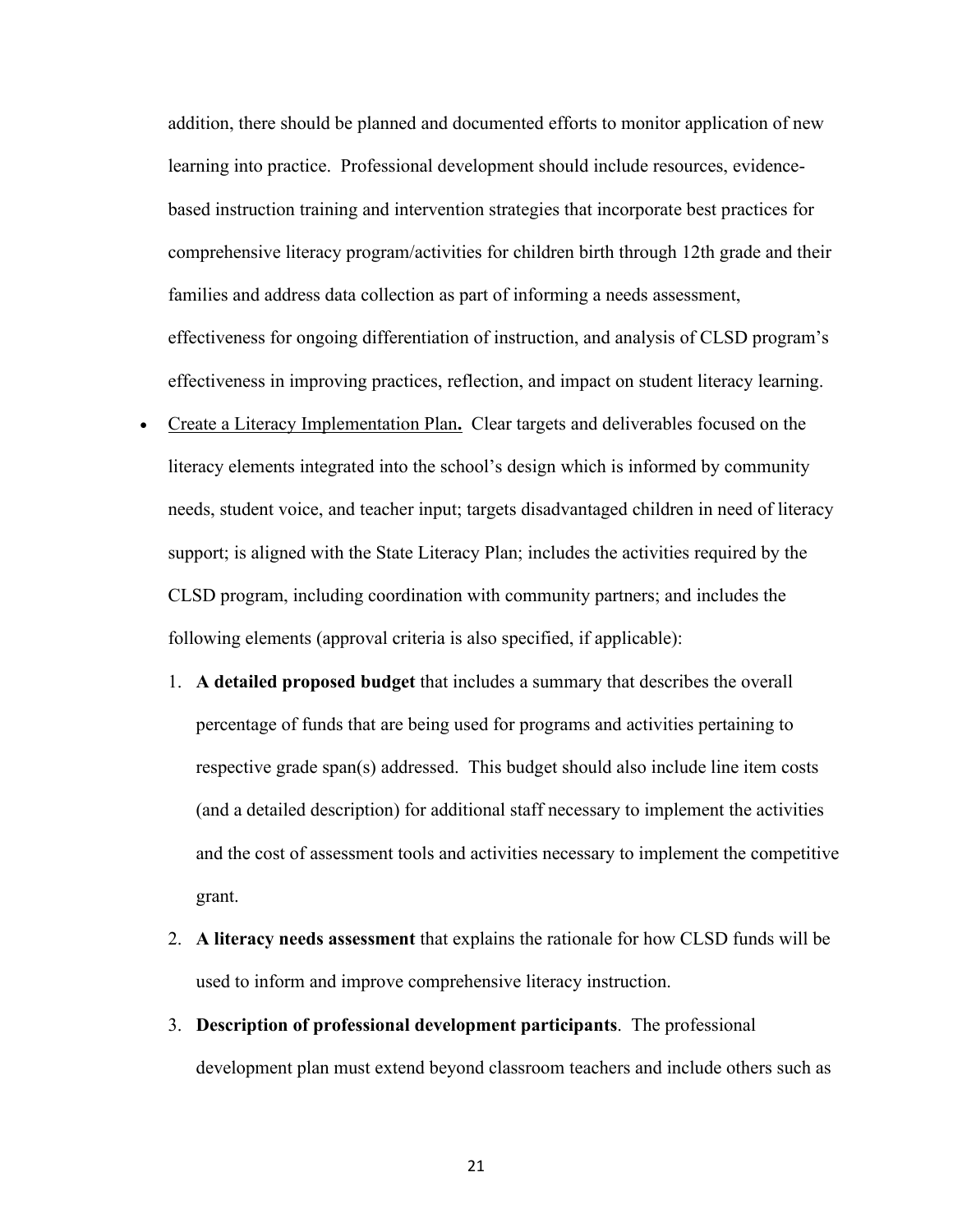other program leaders, specialized instructional support personnel, paraprofessionals, families, and/or early childhood educators.

- 4. **Description of professional development activities**. Professional development activities should be sustainable, intensive, collaborative, job-embedded, data-driven, and classroom-focused, and include monitoring application into practice. Those that are stand-alone, one-day, or short-term workshops will not be approved.
- 5. **Description of professional development content**. Professional development content must build the capacity to provide comprehensive literacy instruction that is developmentally appropriate and engaging, inclusive of interdisciplinary content at all age levels; provides academic, domain-specific vocabulary instruction; differentiates the literacy and numeracy needs of young learners, adolescents, and college- or career-bound young adults. Consideration must also be given to companion opportunities for families in support of their learners.
- 6. **References for evidenced-based activities***.* The activities must demonstrate at minimum moderate evidence, at least one well-designed and well-implemented quasiexperimental study.
- 7. **Use of student data**. The literacy plan must identify the student-level data that will be collected, the assessment tools that will be used for the data collection, and how these data will be used to inform the implementation of the CLSD funds. Studentlevel data should be used to identify students most in need of literacy intervention, to inform classroom practice, and for reporting to the State for quarterly reports.
- 8. **Family engagement activities***.* A description of intentional planning for family engagement and empowerment will provide assurances that families are significant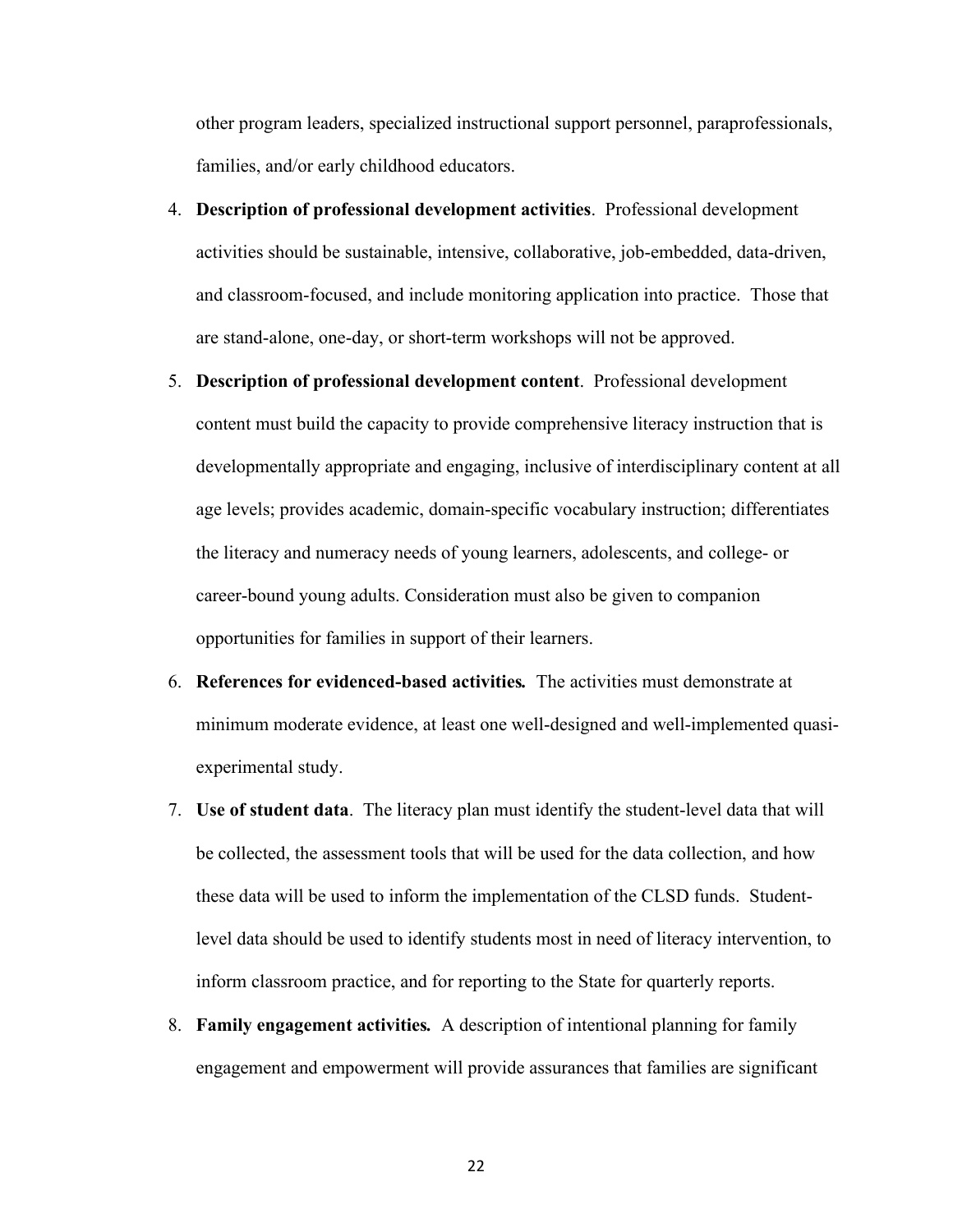partners in grant efforts. Projects that are designed to provide families with evidencebased strategies for promoting literacy and empowering families to choose highquality education experiences that meets their unique needs are strongly encouraged. Expanding support for incarcerated adults to model and increase their competency in literacy skills with their children serve as an extended focus.

- 9. **Community partnerships**. Competitive grant recipients must identify community partners, such as providers that serve families and children birth to age 5, community resources that support literacy (e.g., community public library), and Hawaiianmedium education programs.
- 10. **Integration of CLSD-funded activities***.* A description of how the CLSD-funded activities are aligned with, and directly related to, the academic goals of the program/complex area/school and provide students with a well-rounded educational experience must be included. An explanation of how these activities complement school design efforts, academic plans, and district-wide improvement plans should be included.

# **Step 3: Implementation Phase** [School Years 2020-2021 through School Years 2023-2024] Implementation of the Literacy Implementation Plans follows HIDOE's *Plan, Do, Check, Act* implementation protocol. Ongoing formative monitoring will be expected as part of the accountability and will inform any adjustments needed. Complex areas and schools are provided with the flexibility to make decisions, innovate and create strategic systems designed to meet outcomes around literacy development. Success indicators will be analyzed to determine the effectiveness and impact of the activities funded through CLSD.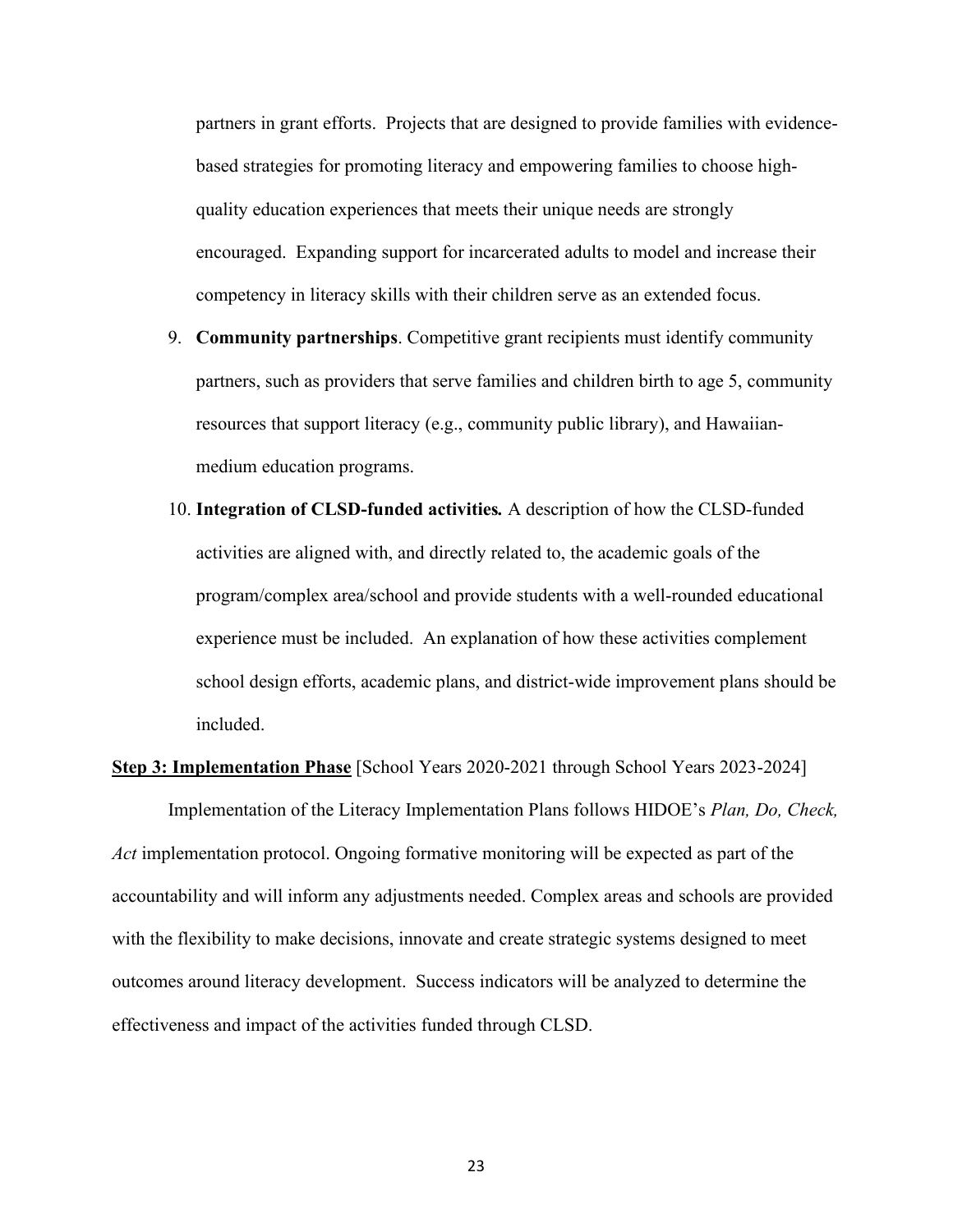#### <span id="page-25-0"></span>**Coordinated State Effort**

The HIDOE Office of Curriculum and Instructional Design will support the complex areas and the early childhood programs in their implementation work through a jointly coordinated effort between HIDOE and Hawaii P-20. The Office of Curriculum and Instructional Design will engage in continuous technical assistance with competitive grant participants through an array of opportunities that leverage existing structures and venues including professional learning communities, networks and cross-agency collaboratives, and coherent implementation of literacy instruction from birth through 12th grade and beyond. Outcomes will target improved language and evidence-based literacy instruction aligned to the vision for a birth to grade 12 pipeline across the state.

In close partnership with the Office of Curriculum and Instructional Design, the HIDOE Office of Student Support Services focuses on providing statewide leadership in the implementation of a focused and responsive system of tri-level supports to strengthen the social, emotional, and physical well-being of all students and their families and communities to impact student achievement. This includes research, development of statewide frameworks, guidance, procedures, and tools, and the provision of professional development, technical assistance, and support to complex areas.

The HIDOE School Transformation Branch helps to facilitate a system and culture of public education work to effectively organize financial, human, and community resources in support of student success. The School Transformation Branch regularly convenes HIDOE state office and complex area school improvement teams to discuss best practices and supports schools need to ensure continuous school improvement. The School Transformation Branch also regularly convenes administrators of our schools identified for comprehensive support and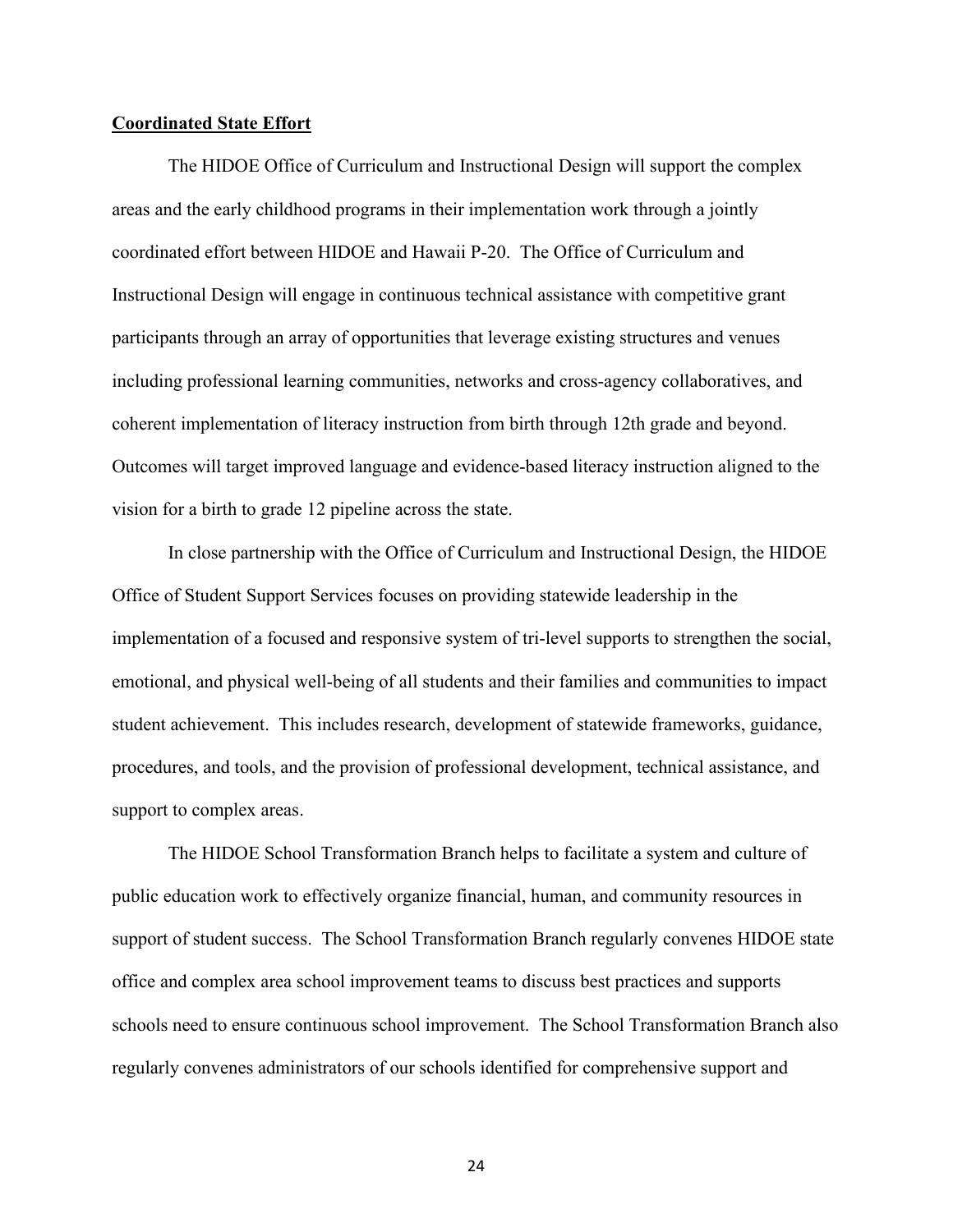improvement to discuss challenges in school improvement which, in turn, inform state-level personnel of the supports the schools need to progress. These meetings include representatives from the various HIDOE state offices as well as potential external partners to build a network of supports. To ensure literacy integration support and technical assistance, the State Literacy Grant Coordinator will participate in these convenings.

#### **Convenings**

**State Monthly Meetings:** Each Complex Area/Early Childhood Program's team will meet monthly to discuss the CLSD activities. Other topics that will be covered throughout the year will include data and measurable student outcomes; planning and coordination of the family engagement activity; challenges and successes of implementing various evidence-based activities; transition of children through the Early Childhood Education, grades PK-5, and grades 6-12 systems; supporting children who are disadvantaged, English learners, and at the greatest risk of school failure; and other topics relevant to the Complex Area/Early Childhood Program.

**Complex Area Literacy Coordinators Monthly Meetings:** The coordinators will attend monthly meetings coordinated by HIDOE to dive deeper into conversation with experts about evidence-based practices being implemented locally, nationally, and internationally; share successful strategies and gather advice for challenges; and coordinate family activities and other activities so events do not compete with one another.

**Early Childhood Program Literacy Coordinators Monthly Meetings:** The Early Childhood Programs' Literacy Coordinators will attend monthly meetings coordinated by Hawaii P-20 to dive deeper into conversation with experts about collecting and analyzing child-level data and evidence-based practices being implemented locally, nationally, and internationally;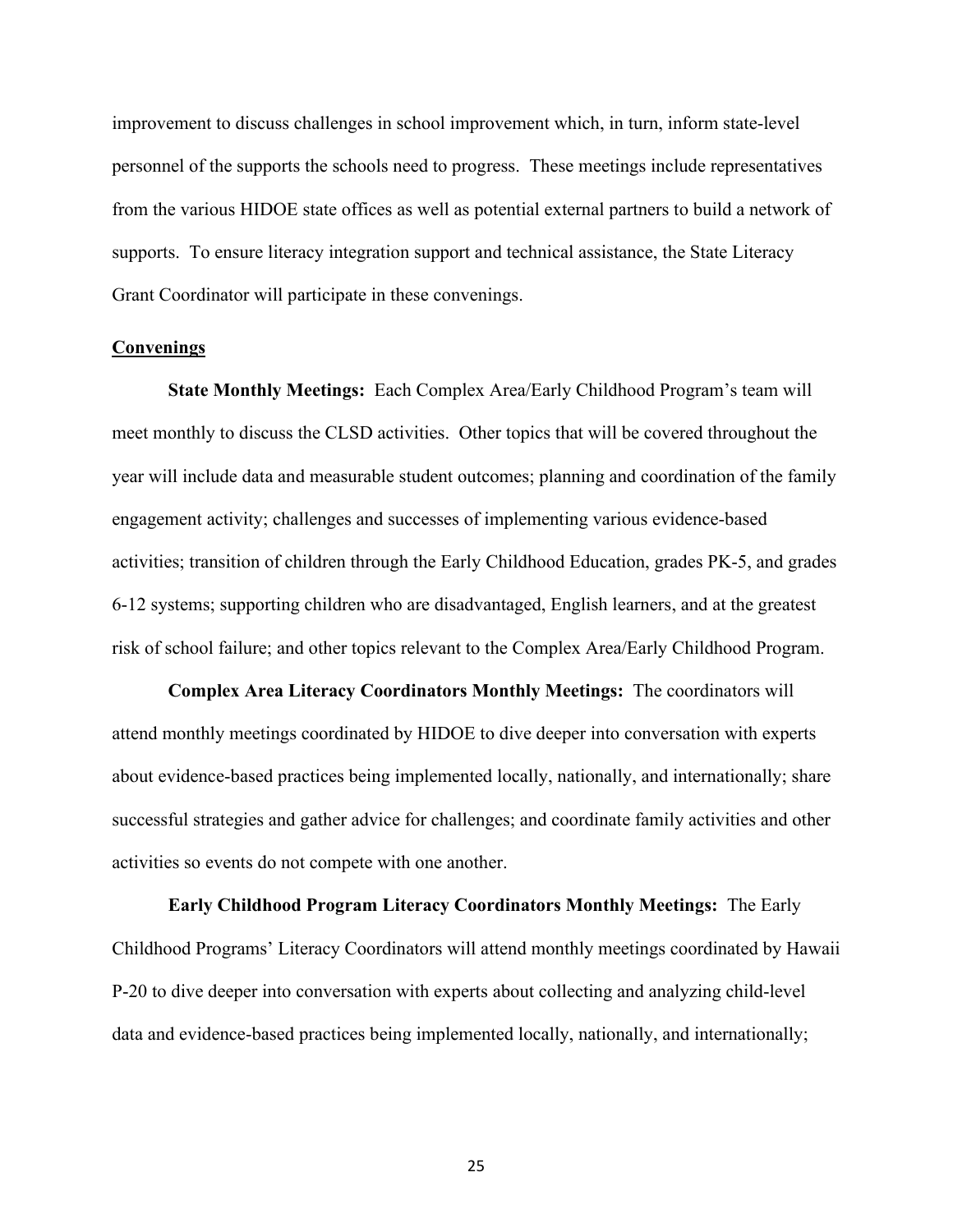share successful strategies and gather advice for challenges; coordinate family activities and other activities so events do not compete with one.

**Complex Area Support:** The Complex Areas Literacy Team Coordinator will be responsible for the day-to-day operations of the activities, the overall coordination of the implementation plans, preparing reports for the Complex Area Superintendent, and coordinating meetings with the HIDOE lead for PK-12 activities.

#### <span id="page-27-0"></span>**Forward Focus: Literate Students, Literate Hawaii**

During the final two years of the grant, Literacy Teams, with the support of Hawaii P-20 and HIDOE, will develop sustainability plans to ensure continuation of evidence-based practices leading to improved student outcomes.

Essential to the 21st century learning, leveraging technology provides teachers the ability to collaborate and differentiate literacy instruction aligned to student needs. It commands a heightened importance as a tool and strategy to engage learners in relevant and authentic lessons that builds upon student choice, interests, and aspirations. Students develop leadership skills and qualities as they embrace responsibility for setting goals for their own learning in the present situation and for future preparation in the workforce, entrepreneurship, college and community life.

The quality of this project will determine the merits and impact of CLSD activities in advancing literacy achievement and closing equity achievement gaps through statewide coordination of inputs into literacy processes, school design planning, increased family advocacy and student agency, and timely identification of and supports to address student needs. The fundamental purpose of this evaluation is to assess the effectiveness of activities, monitor literacy growth, and the cumulative impact on student achievement across all metrics on learning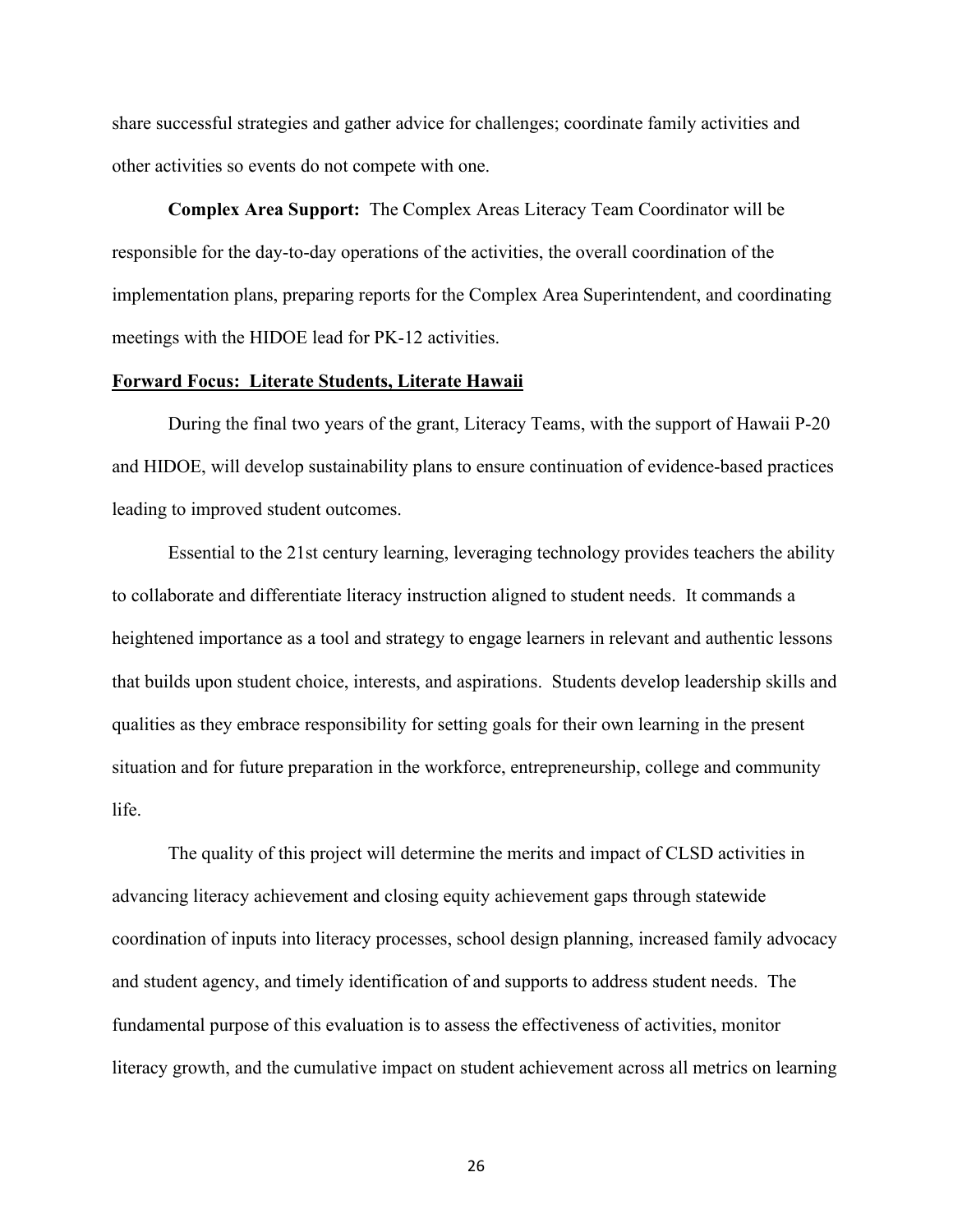(e.g., attainment of grade level reading and math, grades in core subject areas, college readiness). The overall focus will shift to process and outcomes-based monitoring and evaluation of the key activities in the project design. Evaluation will consist of descriptive and perception data for inputs (e.g., changes in the teacher hiring and retention) and processes (e.g., changes in instructional practices, family engagement, and equitable access to rigorous educational programming), and student learning data, both formative and summative, through the equity dashboards at the school, complex area, and state level and Strive HI reporting (i.e., ESSA Report Card) for student achievement.

#### <span id="page-28-0"></span>**Monitoring Progress**

Research supporting the proposed project activities come from multiple sources including established evidence-based practices known nationally and cultural-based practices known locally and internationally. Applied research on literacy programming and outcomes in the HIDOE schools have yielded a collection of practices that show promising impact on student literacy learning and increase in family engagement and should be utilized as starting points for the continued efforts in closing the achievement gap and raising literacy achievement.

**Focus group and family/community engagement forums:** Survey data on literacy can be integrated with intentional, structured project design activities. Focus group and forum data will identify those experiences and skills that are related to literacy progress and attainment and valued by participating schools, families, and partners.

**Data from formal learning sessions:** Professional development opportunities should maximize the opportunities to harvest the value of these formal learning with in-context changes in practice – how are participants internalizing and applying what has been formally presented.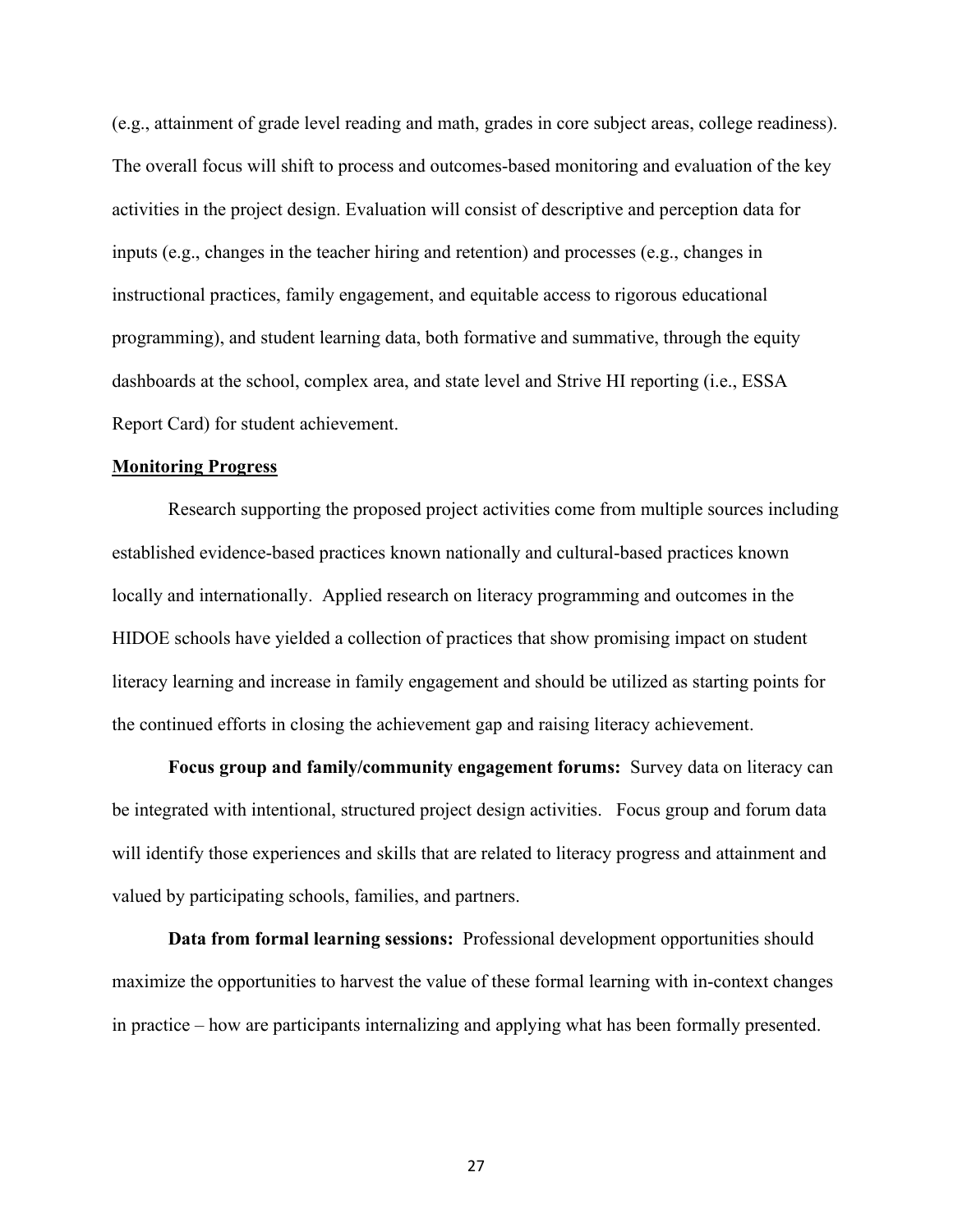**First Year:** Collection and analysis of focus groups, forums, and learning sessions, as well as minutes from convenings, will provide patterns in the findings to strengthen program and service design, determine dependencies in the timing and execution of strategies, ascertain potential levers for sustainability, and adjust costs as appropriate.

#### **Second Year and ongoing:**

- 1. Clear evidence of processes, dependencies, and infrastructure to document for a sustainable comprehensive literacy system.
- 2. Increase in strength of partnership with evidence that frequent and quality collaboration around technical assistance creates collective capacity across many communities

**Artifacts Review:** Utilizing the statewide convenings of complex areas, examination of inputs and processes and of instructional tasks and student responses will build capacity to promote peer-reviewed analysis at the school and individual complex area level. Data collected through these convenings will demonstrate changes in practice and provide formative data on the impact on student learning to report in grant progress reports.

**Outcomes-based data:** For the school-based equity dashboard, each school will submit quarterly status reports of student progress in literacy to their Complex Area Superintendent, using data obtained through tools such as universal screeners and teacher-designed running records, with analysis to determine the progress and areas of focus for literacy intervention.

**Equity Dashboards:** Establish equity dashboards for participating schools, complex areas, and state to monitor changes in the system's, school's, and complex area's practices and impact on achievement gap closure, progress of student achievement in literacy, as well as equitable access for disadvantaged students into and successful engagement in rigorous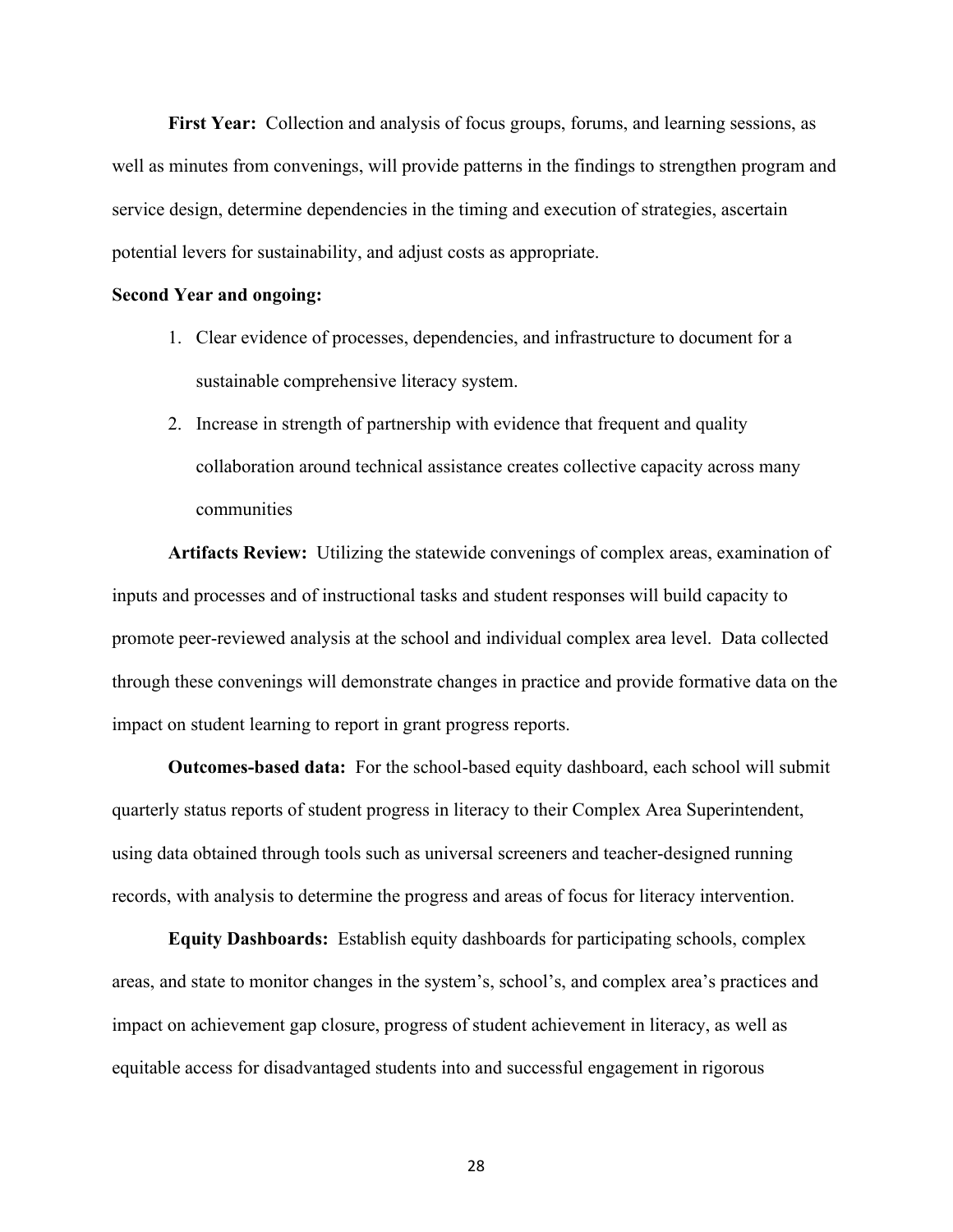curricular programs such as inclusive general education, project-based learning, and early college opportunities.

#### <span id="page-30-0"></span>**Impact Outcomes:**

- **1) Teacher capacity.** Teacher participants will implement literacy practices as evidenced by walkthrough data, observations, and self-reporting as compared to other non-participants with similar years of experience and serving in similar demographic conditions.
- **2) School Capacity.** Increase and difference in positive effects on schools identified for comprehensive or targeted support and improvement compared to non-participants in similar schools. Indicators may include a review of academic planning with focus on evidence-based practices in literacy, quality of supports for teachers, data-driven decision-making and actions, curricular resources, and the rigor of academic tasks successfully completed by 80% or more of students in classrooms.
- **3) Student Learning.** Increase in literacy learning sampling of weekly contact hours in literacy; grades; use of universal screeners or literacy rubrics; increase in access for disadvantaged subgroup into general education courses, higher level math and other core courses, and early college courses. Summative data includes increase in percentage of students in each subgroup attaining grade level and/or literacy growth trend of peers.
- **4) Family Engagement.** Reported satisfaction with learning opportunities and school's efforts to support child in literacy; self-reported through survey – increased confidence in advocating and supporting child.

The quality of project services will include a process-outcome matrix as specificity emerges with the agreements of programs, services, and practices across organizations, and we are able to articulate in-depth the types or levels of literacy system outcomes (i.e., alignment of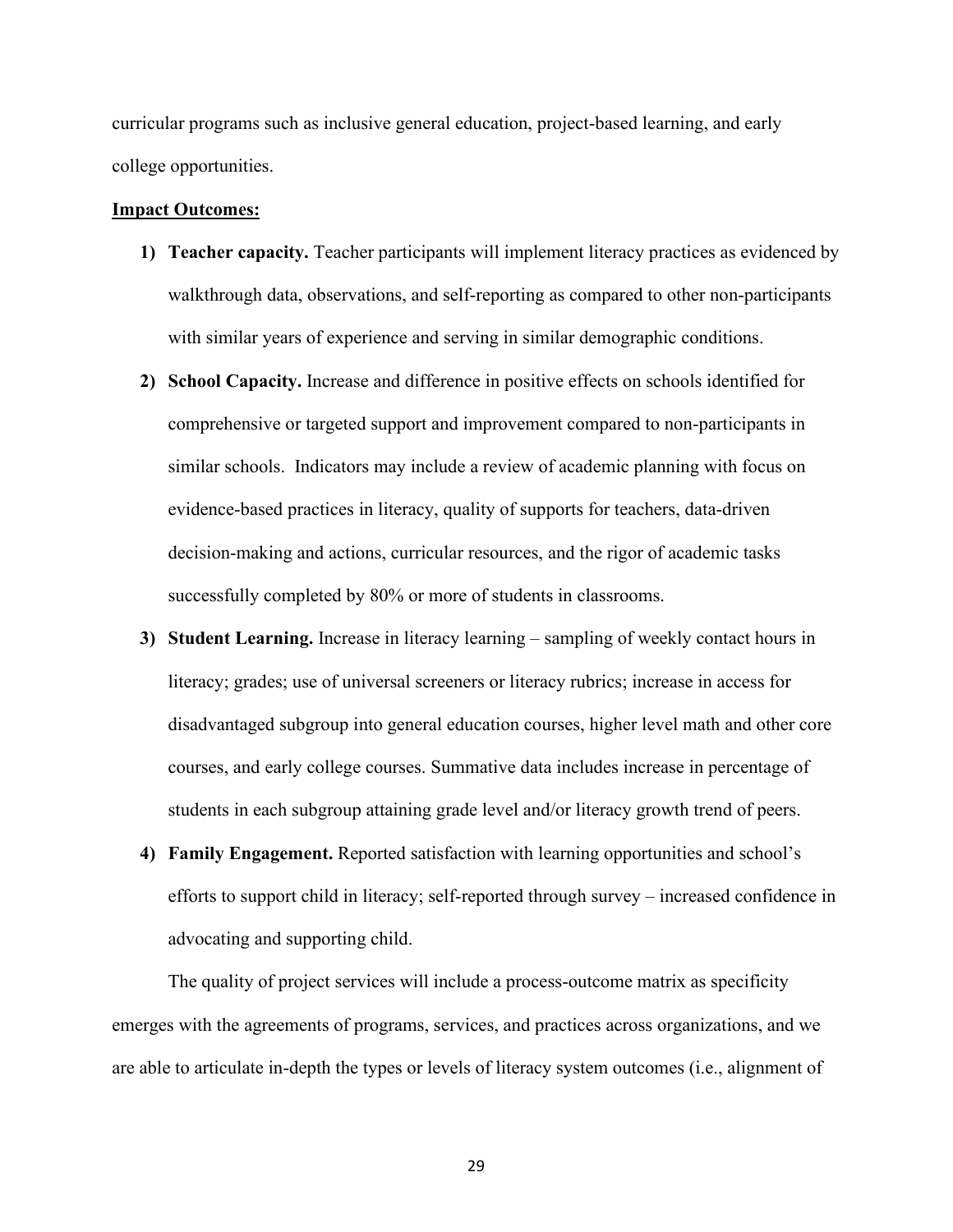partner organization work and connection between families and school, quality systems of support and evaluation, teacher and leadership practices).

King Kamehameha III established the statewide public education system, taught in the native Hawaiian language, in 1840. We are reminded that education innovation is not new to Hawaii! As the oldest such system west of the Mississippi, the Aloha State has a long history developing educational equity, excellence, and innovation. We remain committed to leading in these areas.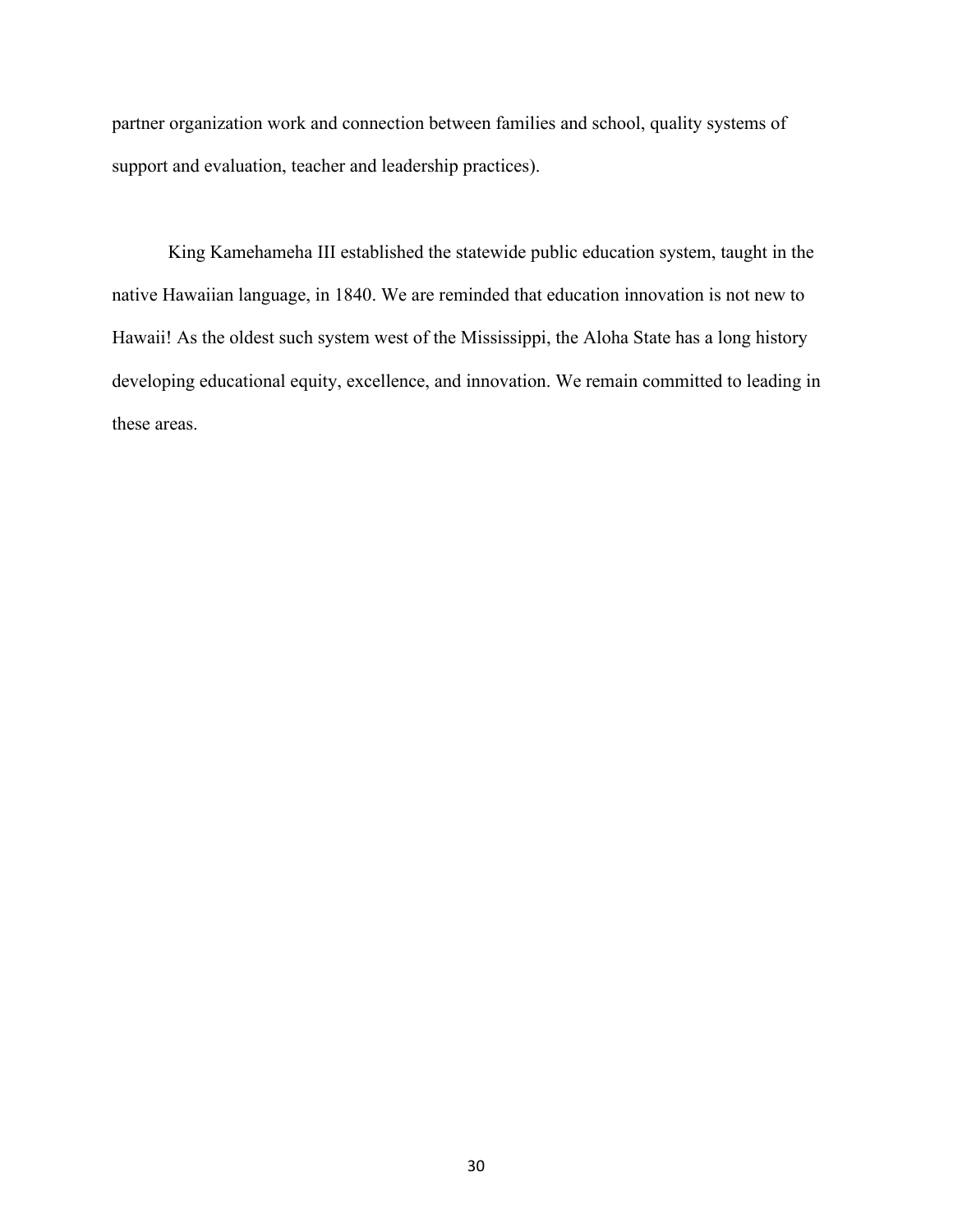#### **Bibliography**

- <span id="page-32-0"></span>Alcantara, L., Keahiolalo, R., & Pierce, S. (2016). *World-class Hawaiian culture-based education: Exploring foundational understandings*. Honolulu, HI: Hoʻolaukoa Educational Systems & Strategies, Kamehameha Schools.
- Adapted from Moran, Mary C. (2007). *Differentiated literacy coaching: Scaffolding for student and teacher success*. Alexandria, VA: ASCD.
- Allington, R.L., & Walmsley, S.A. (1995). *No quick fix: Rethinking literacy programs in America's elementary schools*. New York, NY: Teachers College Press.
- Battiste, M. (2002). *Indigenous knowledge and pedagogy in First Nations education: A literature review with recommendations*. Canada: National Working Group on Education.
- Castagno, A. E., & Brayboy, B. M. J. (2008). Culturally responsive schooling for indigenous youth: A review of the literature. Review of Educational Research, 78(4), 941-993.
- Clay, M. (2013). *An observation survey of early literacy achievement*. Portsmouth, NH: Heinemann.
- Demmert, W.G., Jr., & Towner, J.C. (2003). *A review of the research literature on the influences of culturally based education on the academic performance of Native American students:*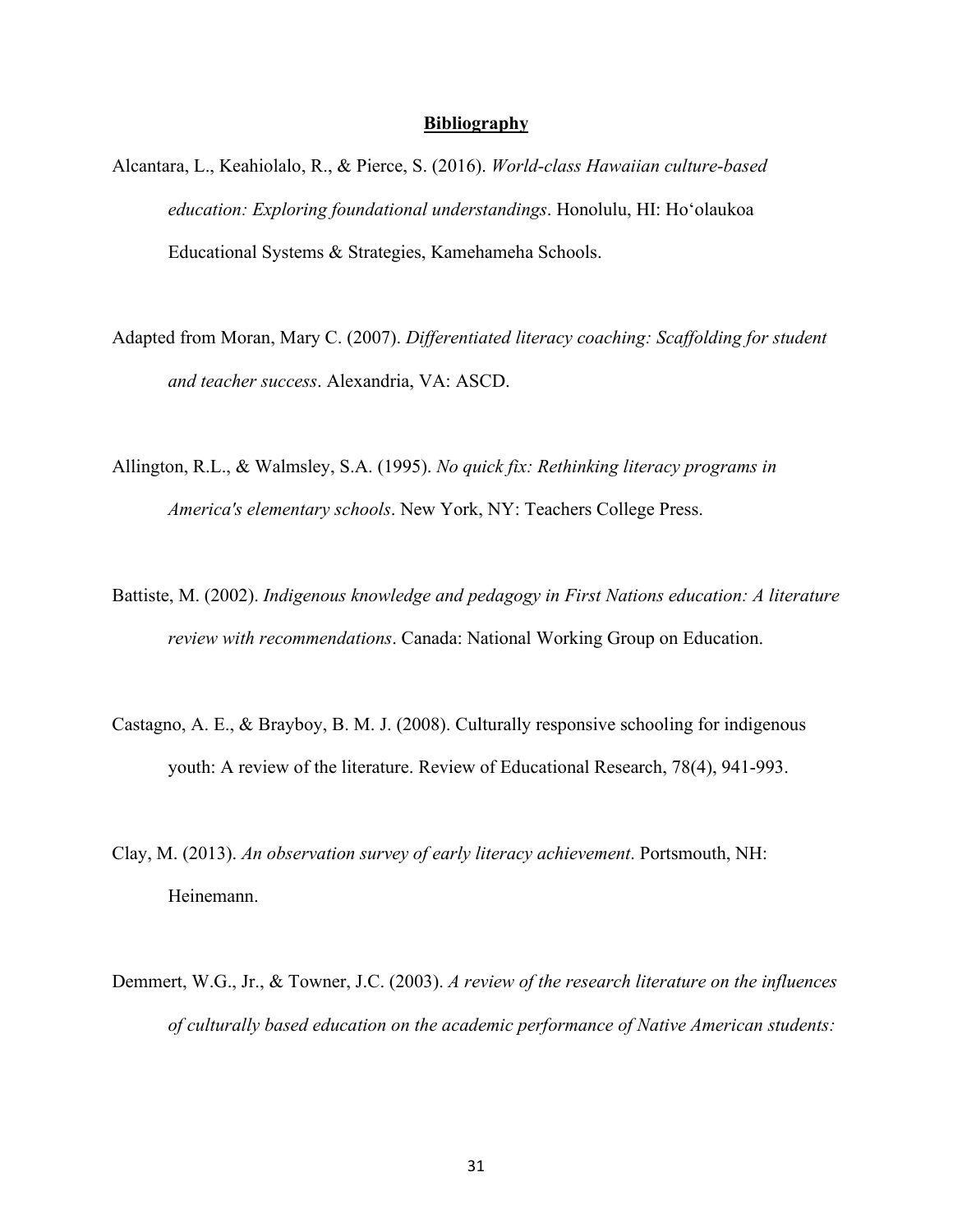*Final paper* (Rev. ed.). Retrieved from Education Northwest website: http://educationnorthwest.org/webfm\_send/196.

- Dockery, A.M. (2009). *Culture and wellbeing: The case of indigenous Australians*. Retrieved from https://bit.ly/2XulTdy.
- *DOE schools supported by Kamehameha literacy instruction show achievement gains on Hawaii state assessment*. (2010, September). Honolulu, HI: Kamehameha Schools.
- Kanaʻiaupuni, S. (2007). *A brief overview of culture-based education*. Honolulu: Kamehameha Schools Research & Evaluation Division.
- Kawakami, A.J., & Aton, K.K. (2001). Ke a'o Hawaii (critical elements of Hawaiian learning): Perceptions of successful Hawaiian educators. *Pacific Educational Research Journal, 11*(1), 53-66.
- Louden, W. & Rohl, M. (2003). Classroom literacy observation survey. In Louden, W., Rohl, M., Barrat-Pugh, C., Brown, C., Cairney, T., Elderfield, J., House, H., Meiers, M., Rivalland, J., & Rowe, K.J. (2005). *In teachers' hands: Effective literacy teaching practices in the early years of schooling*. Mount Lawley, Australia: Edith Cowan University.